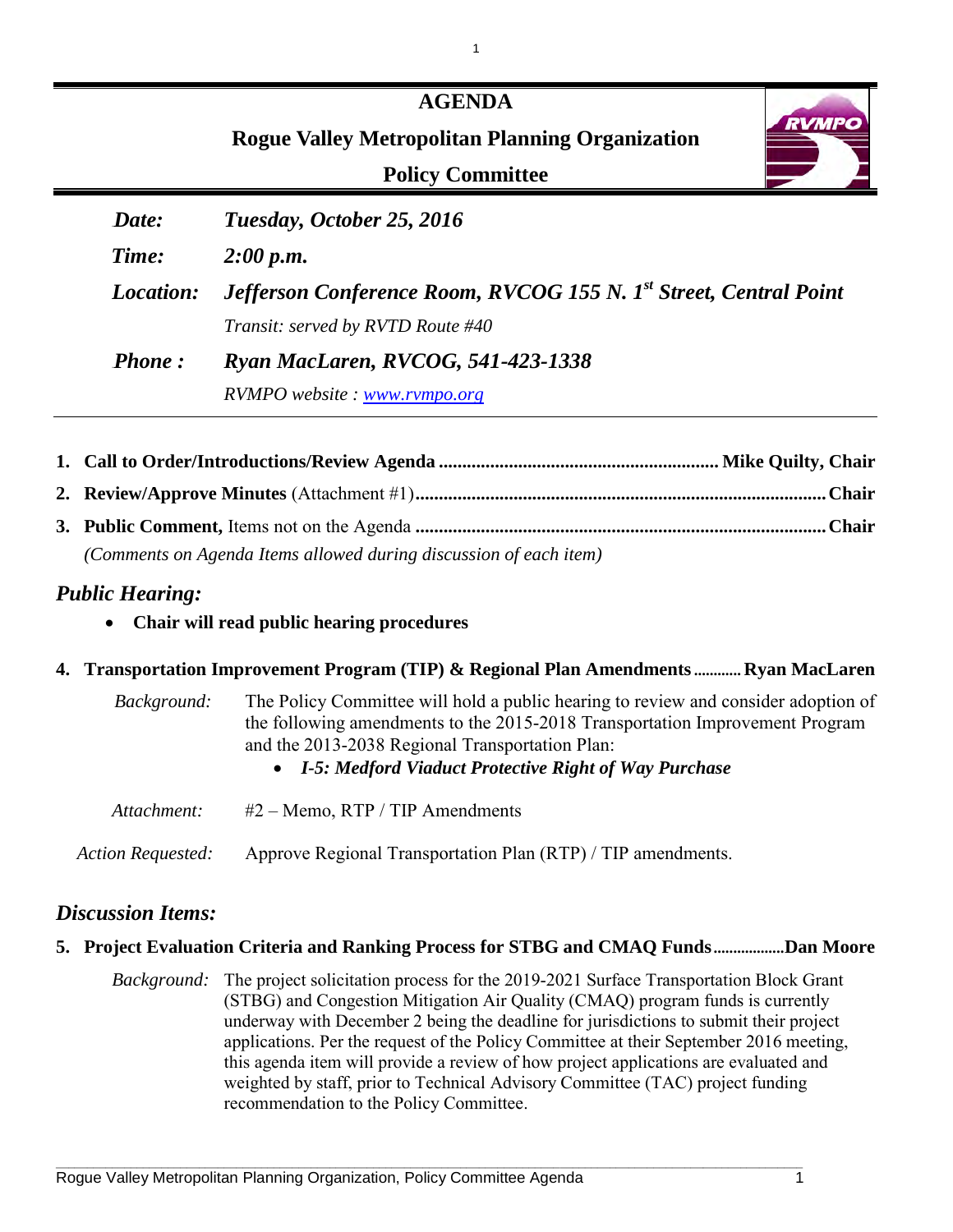| Attachments:                                                                               | $#3$ – Memo, CMAQ Emissions Benefits Analysis (example)                                                                       |  |  |  |  |  |  |  |  |  |
|--------------------------------------------------------------------------------------------|-------------------------------------------------------------------------------------------------------------------------------|--|--|--|--|--|--|--|--|--|
| <b>Action Requested:</b>                                                                   | None $-$ discussion item                                                                                                      |  |  |  |  |  |  |  |  |  |
| <b>.Dan Moore</b>                                                                          |                                                                                                                               |  |  |  |  |  |  |  |  |  |
| $\bullet$                                                                                  | Update on Advisory Committee on Metropolitan Transportation Planning and Greenhouse Gas<br>Reduction Targets (memo attached). |  |  |  |  |  |  |  |  |  |
|                                                                                            |                                                                                                                               |  |  |  |  |  |  |  |  |  |
| Opportunity for RVMPO member jurisdictions to talk about transportation planning projects. |                                                                                                                               |  |  |  |  |  |  |  |  |  |

2

**9. Adjournment ....................................................................................................................................... Chair** The next M PO P olicy Committee me eting is s cheduled for T uesday, November 22 at 2:00 p .m. in the Jefferson Conference Room, RVCOG, Central Point.

- The next MPO PAC meeting is scheduled for Tuesday, November 15 at 5:30 p.m. in the Jefferson Conference Room, RVCOG, Central Point.
- The next MPO TAC meeting is scheduled for Wednesday, November 9 at 1:30 p.m. in the Jefferson Conference Room, RVCOG, Central Point.

IN COMPLIANCE WITH THE AMERICANS WITH DISABILITIES ACT, IF YOU NEED SPECIAL ASSISTANCE TO PARTICIPATE IN THIS MEETING, PLEASE CONTACT RVCOG, 541-664-6674. REASONABLE ADVANCE NOTICE OF THE NEED FOR ACCOMMODATION PRIOR TO THE MEETING (48 HOURS ADVANCE NOTICE IS PREFERABLE) WILL ENABLE US TO MAKE REASONABLE ARRANGEMENTS TO ENSURE ACCESSIBILITY TO THIS MEETING.

 $\mathcal{L}_\mathcal{L} = \{ \mathcal{L}_\mathcal{L} = \{ \mathcal{L}_\mathcal{L} = \{ \mathcal{L}_\mathcal{L} = \{ \mathcal{L}_\mathcal{L} = \{ \mathcal{L}_\mathcal{L} = \{ \mathcal{L}_\mathcal{L} = \{ \mathcal{L}_\mathcal{L} = \{ \mathcal{L}_\mathcal{L} = \{ \mathcal{L}_\mathcal{L} = \{ \mathcal{L}_\mathcal{L} = \{ \mathcal{L}_\mathcal{L} = \{ \mathcal{L}_\mathcal{L} = \{ \mathcal{L}_\mathcal{L} = \{ \mathcal{L}_\mathcal{$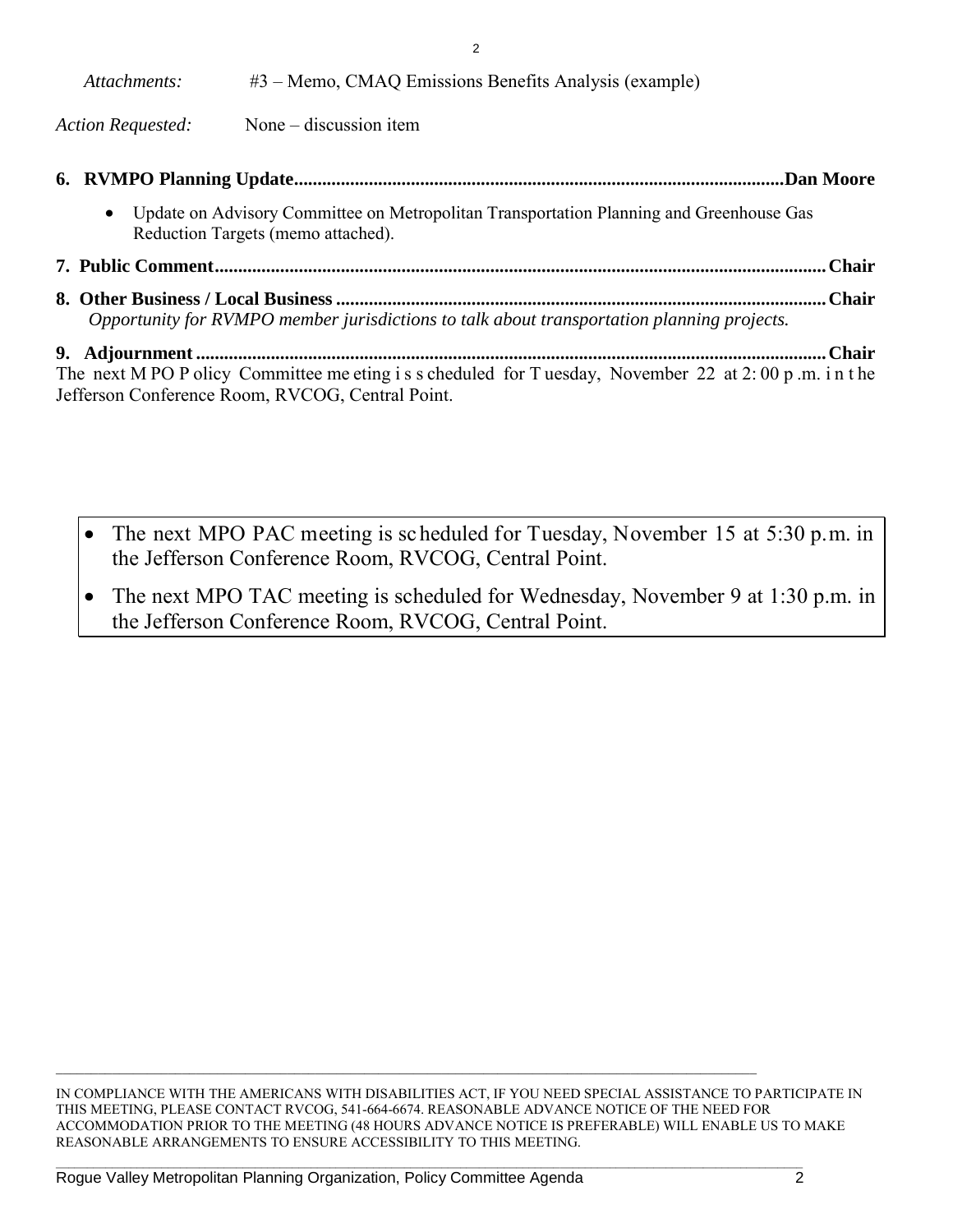**RVMPO** 

### **SUMMARY MINUTES ROGUE VALLEY MPO POLICY COMMITTEE SEPTEMBER 27, 2016**

3

### The following attended: **MPO Policy Committee**

| <b>Member</b>           | Organization        | <b>Phone</b> |  |  |  |  |  |  |  |  |  |
|-------------------------|---------------------|--------------|--|--|--|--|--|--|--|--|--|
| <b>Art Anderson</b>     | ODOT                | 774-6353     |  |  |  |  |  |  |  |  |  |
| <b>Colleen Roberts</b>  | Jackson County      |              |  |  |  |  |  |  |  |  |  |
| Darby Strickler         | City of Talent      |              |  |  |  |  |  |  |  |  |  |
| <b>Rich Rosenthal</b>   | City of Ashland     | 941-1494     |  |  |  |  |  |  |  |  |  |
| <b>Ruth Jenks</b>       | City of Eagle Point |              |  |  |  |  |  |  |  |  |  |
| Mike Zarosinski         | City of Medford     |              |  |  |  |  |  |  |  |  |  |
| Tonia Moro              | <b>RVTD</b>         |              |  |  |  |  |  |  |  |  |  |
|                         |                     |              |  |  |  |  |  |  |  |  |  |
| <b>Staff</b>            | Organization        | Phone        |  |  |  |  |  |  |  |  |  |
|                         |                     |              |  |  |  |  |  |  |  |  |  |
| Dan Moore               | <b>RVCOG</b>        | 423-1361     |  |  |  |  |  |  |  |  |  |
| <b>Bunny Lincoln</b>    | <b>RVCOG</b>        | 944-2446     |  |  |  |  |  |  |  |  |  |
|                         |                     |              |  |  |  |  |  |  |  |  |  |
| <b>Others Present -</b> |                     |              |  |  |  |  |  |  |  |  |  |
| <b>Name</b>             | <b>Organization</b> | Phone        |  |  |  |  |  |  |  |  |  |
| Alex Georgevitch        | City of Medford     | 774-2114     |  |  |  |  |  |  |  |  |  |
| John Vial               | Jackson County      |              |  |  |  |  |  |  |  |  |  |
| Mike Baker              | ODOT                |              |  |  |  |  |  |  |  |  |  |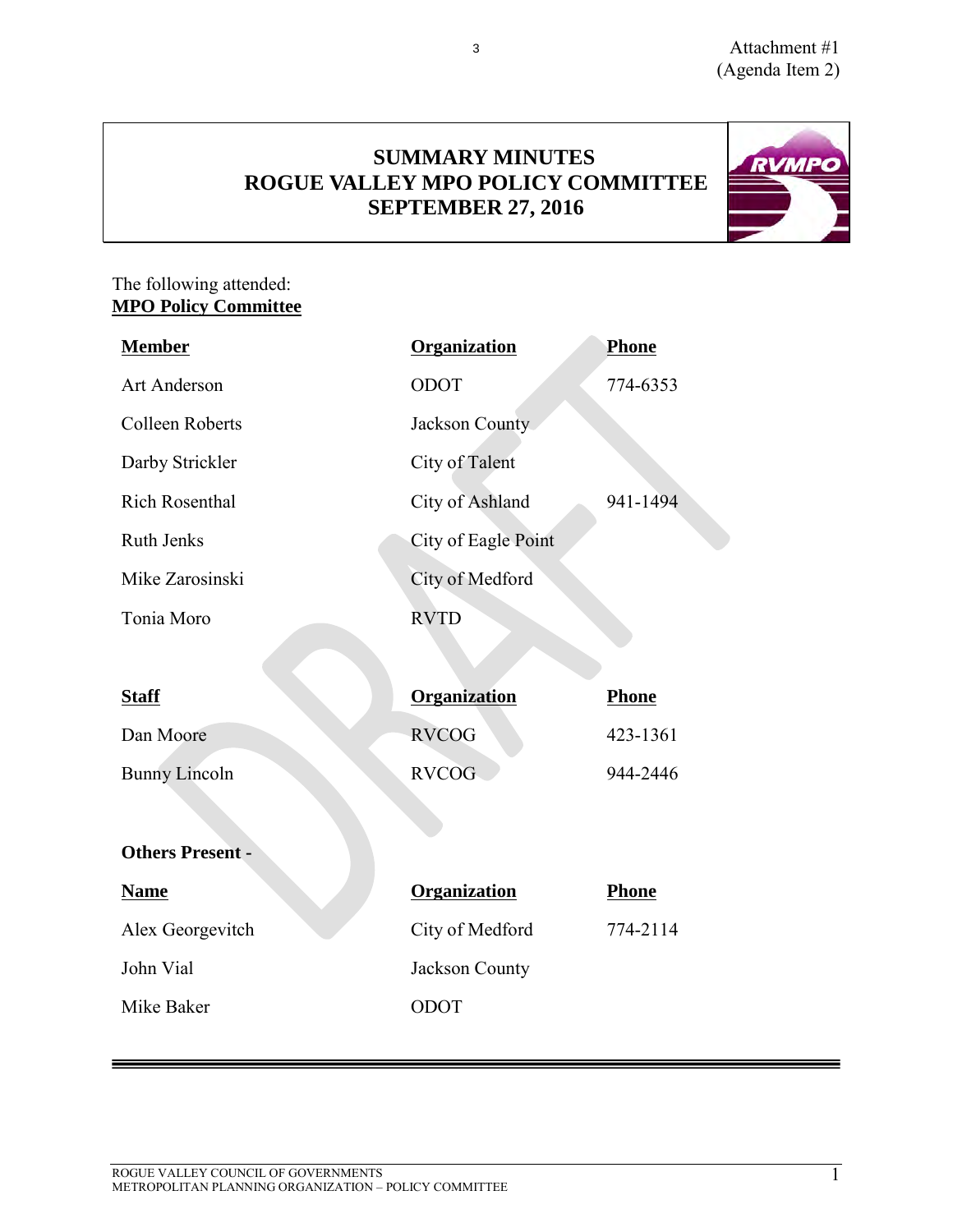### **1. Call to Order / Introductions/ Review Agenda -**

In the a bsence of the Chair a nd V ice C hair, Art A nderson called the me eting to o rder at 2:00:p.m. The Committee began with introductions.

4

### **2. Review / Approve Minutes -**

Dan Moore passed out copies of the Application Packet for STBG and CMAQ Projects.

The Chairman asked if there were any additions or corrections to the previous meeting minutes.

### **On a motion by Rich Rosenthal, seconded by Tonia the minutes the previous meeting were approved as presented. Art Anderson abstained.**

**3. Public Comment -**  None.

*Public Hearing:*

### **Mr. Anderson read the procedure for the public hearing.**

### **2015-2018 Transportation Improvement Program (TIP) & 2013-2038 Regional Transportation Plan Amendments (RVTD sponsored)**

Dan Moore presented the September 20, 2016 memo, explaining that the Policy Committee is being asked t o consider a pproval of the f ollowing a mendments to the 2013 -2038 R egional Transportation P lan a nd 2015-2018 T ransportation Improvement P rogram. T he 21 -day publ ic comment period and public hearing were advertised in the Medford Tribune, and information has been av ailable on the R VMPO w ebsite s ince that d ate. The R VMPO T AC h as r ecommended approval of the amendments.

The amendments include:

**A. Amendment to RTP & TIP:** *RVTD-5339 Bus & Facilities Program-Small Urban (15-17) KN 19954* **Description: Bus replacement for small urban public transit service.** FFY: 2016 Federal Funds: \$ 852,435 Match: \$ 97,565 (State) Total: \$ 950,000 **Total All Sources: \$ 950,000** 

**B. Amendment to RTP & TIP:** *RVTD-5310 FTA Enhanced Mobility Program (2016)* **Description: Mobility management, purchase service. Designed to assist veterans achieve more mobility.** FFY: 2016 Federal Funds: \$ 401,786 Match: \$ 50,223 (State) \$50,223 (RVTD) Total: \$ 502,232 **Total All Sources: \$ 502,232** 

### **The Chair opened the public hearing**

**In support:** None received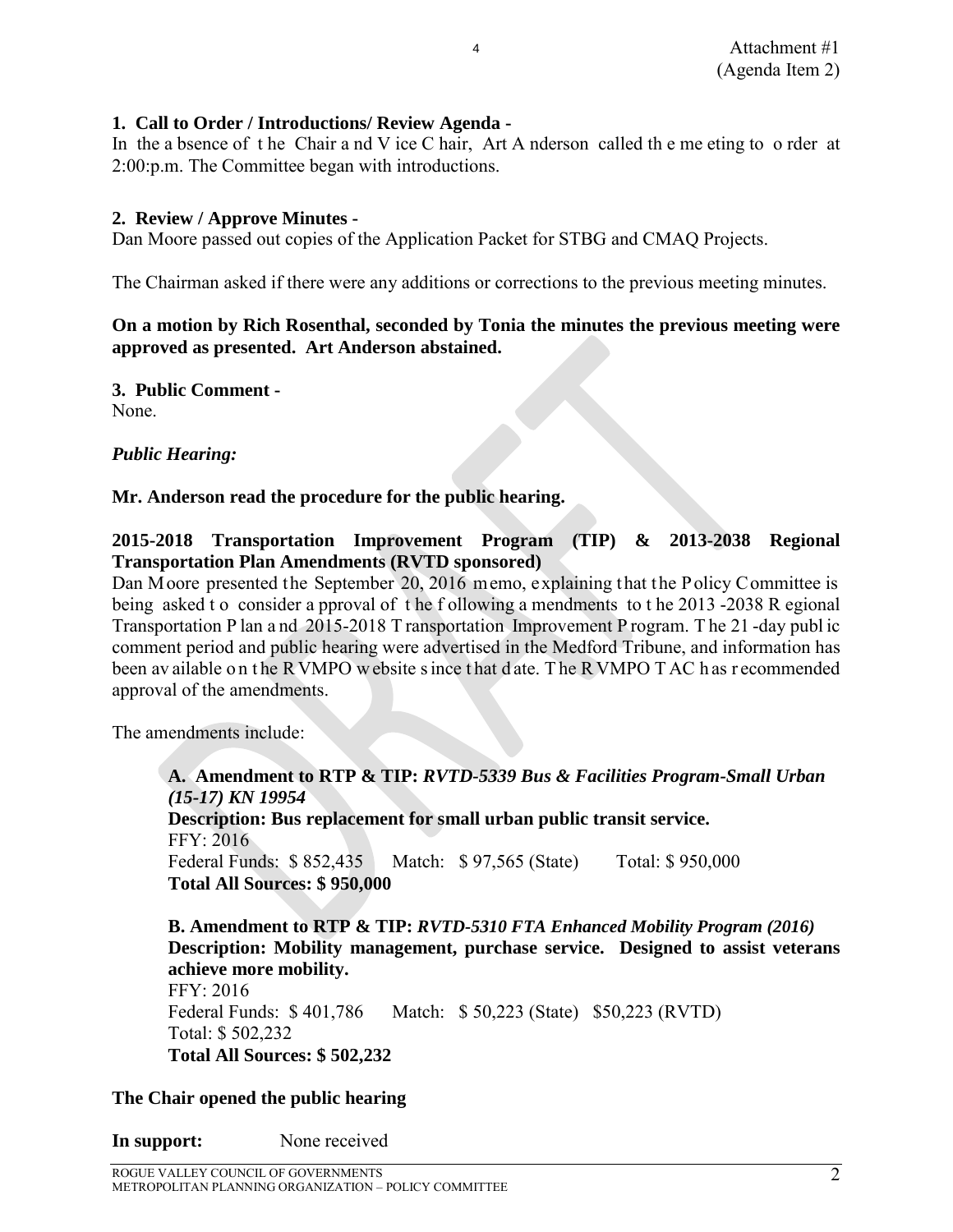### **In opposition:** None received

**The Chair closed the public testimony.** 

### **On a motion by Tonia Moro, seconded by Darby Strickler, the Amendments to RTP & TIP:** *RVTD-5339 Bus & Facilities Program-Small Urban (15-17) KN 19954,* **and the** *RVTD-5310 FTA Enhanced Mobility Program (2016* **were unanimously approved by voice vote.**

5

### *Action Items:*

### **5. Unified Planning Work Program (UPWP) Amendments**

Dan M oore e xplained that th e UPWP budg et ne eds t o be a mended t o r eflect c hanges i n t he amounts of FHWA and FTA 5303 planning funds allocated to the MPO. FHWA planning funds for the RVMPO need to be reduced \$43,537 f rom \$465,431 t o \$421,894. FTA 5303 pl anning funds need to be reduced \$850 from \$84,588 to \$83,738. Combined, FTA 5303 and FHWA fund reductions for the RVMPO total \$44,387. The reason for the reductions in funding is that ODOT revised the funding estimates without notifying the RVMPO until after the UPWP was adopted and the IGA sent for signature.

The RVMPO was inadvertently left off of a February, 2016 email notification from ODOT that went out to the Oregon MPOs with the changes to MPO funding allocations. A total of **\$44,387**  needs to be deducted from some of the current UPWP work tasks to balance the budget.

A list of proposed deductions was shared with the TAC. In order to accommodate the reductions, some staff hours were reallocated to other projects (i.e., RVTD Transit Plan, Rogue River TSP and Gold Hill LSNP). Most UPWP tasks have contingency funds built into the budget that can be used, if necessary, on the task budgets below that are being reduced. There is approximately \$27,000 in contingency funds available. The original and revised budget sheets are attached to this memo. The proposed deductions will not affect the MPO's ability to complete the work tasks identified for reductions. If the MPO had the correct funding amounts to begin with, the work task budgets below would have been proposed for the FY2017 UPWP.

The T AC vot ed una nimously vot ed t o r ecommend P olicy C ommittee a pproval of the U PWP changes.

### **Proposed UPWP Amendments:**

1. Under Task 2.0 Short Range Planning, Subtask 2.1 T IP Activities; deduct **\$8,537** in FHWA planning funds.

### **Subtask 2.1** *Metropolitan Transportation Improvement Program (MTIP); Annual Projects Listing*

**Work Task Budget: \$92,787 \$82,250 FHWA MPO Planning Funds \$82,371 \$73,834 FTA 5303 Metropolitan Planning Funds, \$8,000 RVMPO Dues, \$1,500 In-Kind Match, \$916**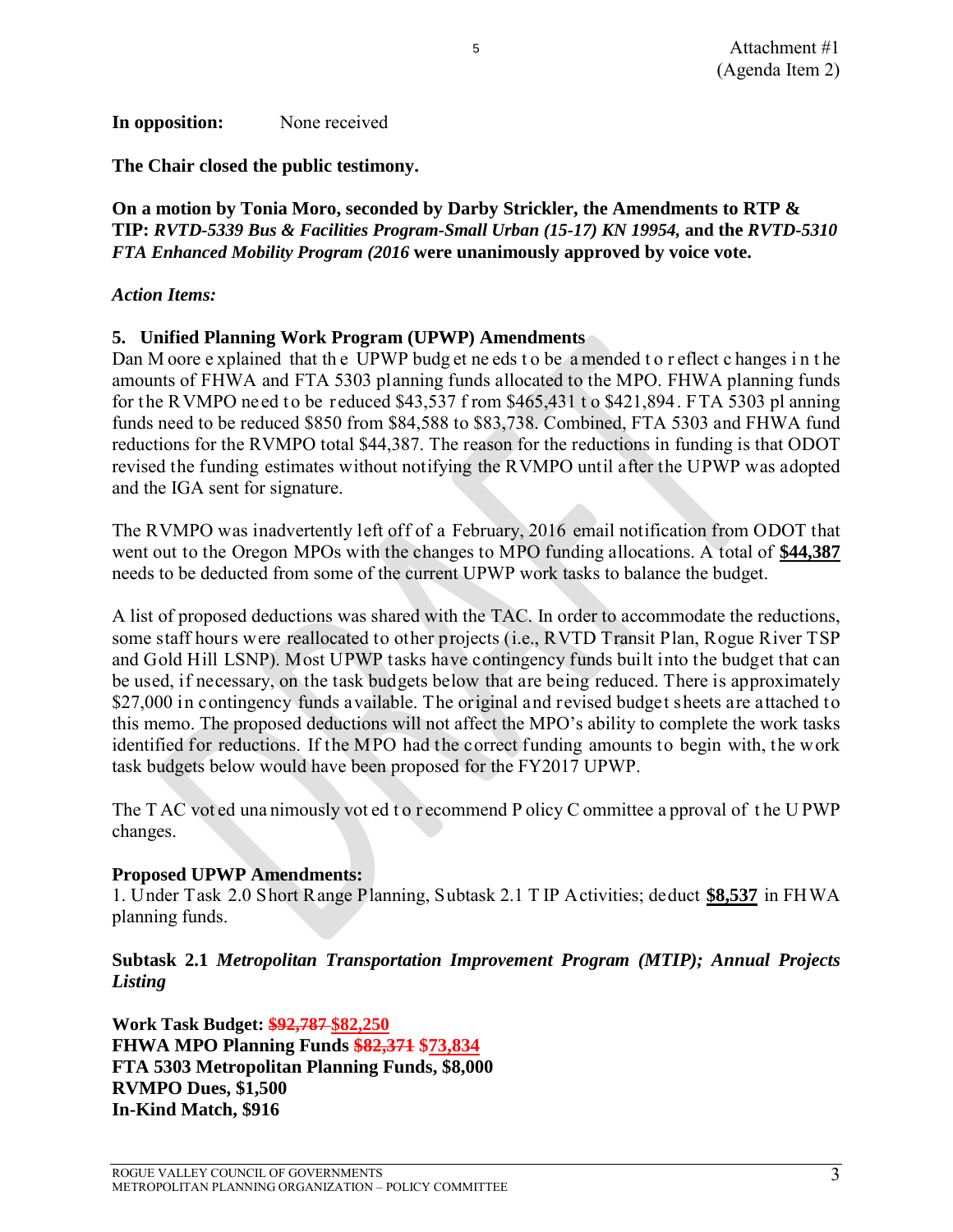2. Under Task 2.0 Short Range Planning, Subtask 2.2 Air Quality Conformity; deduct **\$6,000** in FHWA Planning funds.

6

**Subtask 2.2 Air Quality Conformity/SIP Implementation Work Task Budget: \$29,687 \$23,687 FHWA MPO Planning Funds, \$23,000 \$17,000 FTA 5303 Metropolitan Planning Funds, \$6,000 RVMPO Dues, \$0 In-Kind Match, \$687** 

3. Under Task 2.0 S hort Range Planning, Subtask 2.3 Local Jurisdiction Technical Assistance; deduct **\$2,000** in FHWA planning funds.

**Subtask 2.3 Local Jurisdiction Technical Assistance (state Transportation System Plan/Other) Work Task Budget: \$5,229 \$3,229 FHWA MPO Planning Funds, \$3,000 \$1,000 FTA 5303 Metropolitan Planning Funds, \$2,000 In-Kind Match, \$229** 

4. U nder T ask 3.0 Long R ange P lanning, S ubtask 3.2 R TP I mplementation/Safety, R egional Problem Solving integration; deduct **\$2,000** in FHWA planning funds.

**Subtask 3.2 2013 – 2038 RTP Implementation/Safety, Regional Problem Solving Integration Work Task Budget: \$14,416 \$12,416 FHWA MPO Planning Funds, \$4,000 \$2,000 FTA 5303 Metropolitan Planning Funds, \$8,000 MPO Dues, \$1,500 In-Kind Match, \$916** 

5. Under Task 3.0 Long Range Planning, Subtask 3.3 R TP Update; deduct **\$20,000** in FHWA planning funds and \$850 in FTA 5303 planning funds.

**Subtask 3.3 2017-2042 RTP Development and Adoption Work Task Budget: \$142,251 \$121,304 FHWA MPO Planning Funds, \$82,060 \$62,060 FTA 5303 Metropolitan Planning Funds, \$16,267 \$15,417 RVMPO Dues, \$1,494 In-Kind Match, \$1,862 \$1,765 Region 3 Planning Funds, \$40,568** 

Mr. Moore also explained the automatic, formulaic matching funds reductions. The cuts will not create adverse impacts on the various projects. The MPO traditionally has a contingency fund that carries over from year to year, but it is not expected that this will be needed to cover this change in funding dollars.

**On a motion by Ruth Jenks, seconded by Colleen Roberts, the Unified Planning Work**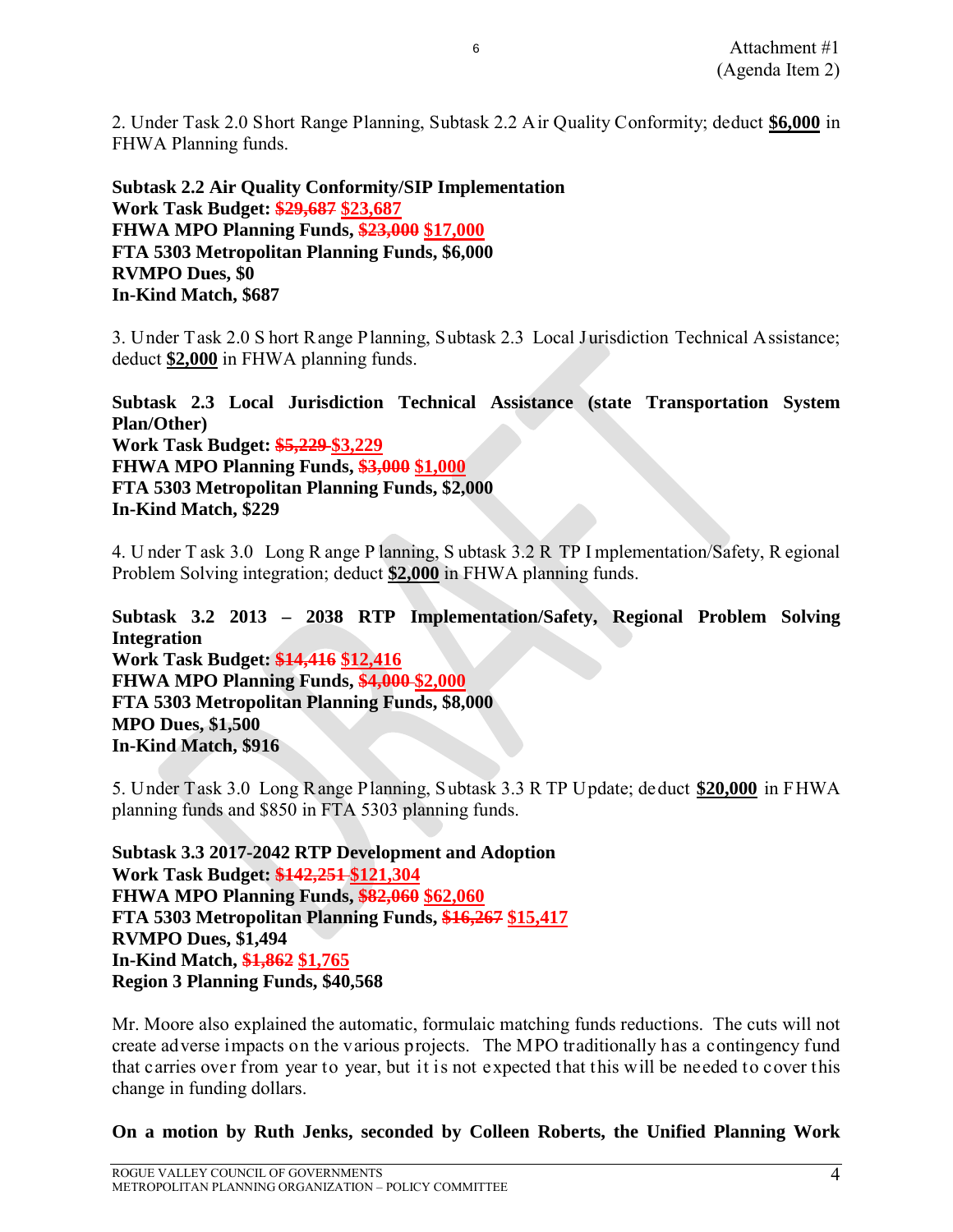### **Program (UPWP) Amendments were approved by the Policy Committee on a unanimous vote.**

7

### **6. RVMPO Planning Update -**

- The P roject F unding A pplications (FFY 2019 2021) were p resented t o t he P olicy Committee. T he MPO can move forward with applications for CMAQ funded projects, with the caveat that the available amounts may change. CMAQ funding levels shown are the reduced amount provided by ODOT in April. Projects are projected with inclusion of Salem and Eugene. Half of the STBG funds go to RVTD. The TAC did not want to wait until ODOT de cided on funding formulas, and that the risk (that funding levels might change) w as w orth t aking. D ec.  $2^{nd}$  is the de adline f or applications. The e valuation measures were included in the p ackets. P roject evaluations will be m ade on a n umber system, with Staff reviewing all the applications. The TAC will make recommendations to th e P olicy C ommittee, w ith p resentations a lso b eing ma de to th e C ommittee b efore final d ecisions ar e m ade. O DOT m anagement an d t he O TC a re t aking t he comments/objections m ade on be half of M etro a nd t he s outhern O regon MPOs on t he inclusion of Salem and Eugene in the current CMAQ funding pool. All CMAQ funded projects are subject to air quality review.
- Staff will go over the Funding Application scoring protocols at the next meeting.
- The new manager will begin his job on October  $3<sup>rd</sup>$ .
- The RTP update is moving forward. Air Quality Conformity analysis is underway now, and Staff is currently addressing
- Alternative Measures are under review.
- The Oregon Metro Planning Consortium is meeting on October  $7<sup>th</sup>$ . The local MPOs will be represented.
- The Greenhouse Gas Advisory Committee will meet on Oct 4<sup>th</sup>.

### **7. Public Comment**

None received.

### **8. Other Business / Local Business**

• Tonia Moro spoke about the new RVTD routes.

### **9. Adjournment**

The meeting was adjourned at 2:48 p.m.

### **Scheduled Meetings:**

| <b>RVMPO PAC</b>    | Tuesday, Nov. 15th $\omega$ 5:50 pm   |
|---------------------|---------------------------------------|
| <b>RVMPO TAC</b>    | Wednesday, Oct. 12th $\omega$ 1:30 pm |
| <b>RVMPO Policy</b> | Tuesday, Oct. 25th $\omega$ 2:00 pm   |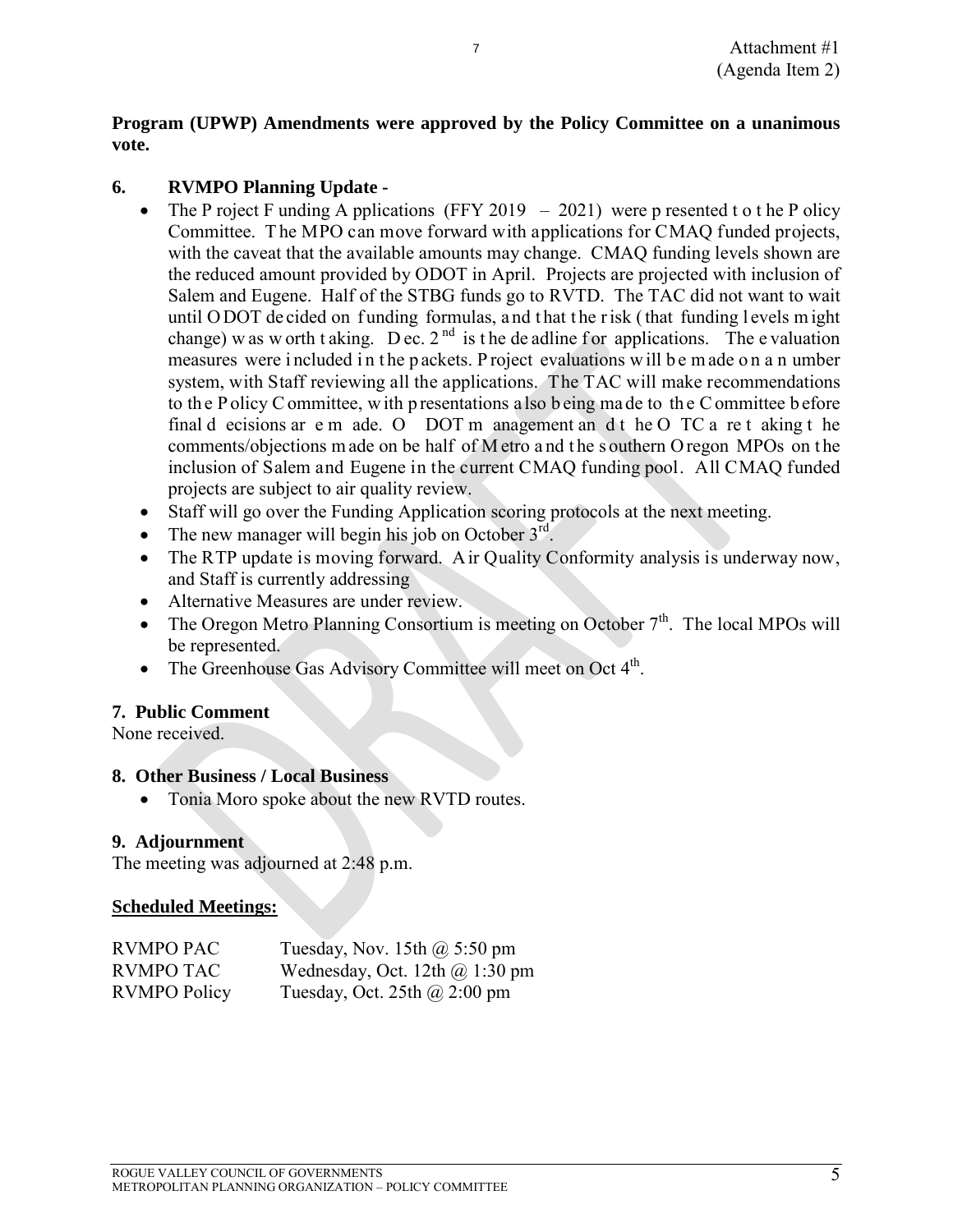

## **Rogue Valley Metropolitan Planning Organization**

### Regional Transportation Planning

*Ashland • Central Point • Eagle Point • Jacksonville • Medford • Phoenix •Talent • White City Jackson County • Rogue Valley Transportation District • Oregon Department of Transportation*

| DATE: | October 18, 2016                 |
|-------|----------------------------------|
| TO:   | <b>RVMPO Policy Committee</b>    |
| FROM: | Ryan MacLaren, Associate Planner |
|       | SUBJECT: RTP/TIP Amendments      |

The Policy Committee is being asked to consider approval of the following amendment to the 2013-2038 Regional Transportation Plan and 2015-2018 Transportation Improvement Program.

The 21-day public comment period and public hearing were advertised on October  $5<sup>th</sup>$  in the Medford Tribune, and information has been available on the RVMPO website since that date. The RVMPO TAC has recommended approval of the amendment listed. Information on the project(s) is listed, below:

### **A. Amendment to RTP & TIP:** *I-5: Medford Viaduct Protective Right of Way Purchase*

Description: This property is currently bare ground. The owner is preparing to construct a large multi- story apartment building off of Almond Street within very close proximity to the existing bridge structure. It is likely that at a minimum, ODOT will widen the structure to add shoulders, although additional widening could also occur. Even the most minimal widening will require acquisition of this property. Early acquisition is desired so the Department will not have to remove a new building and relocate numerous tenants at a substantially increased cost. The Department has already reached out to the developer and city official.

| <b>Project Name</b>                | <b>Project Description</b> |                                                                                                |                             |       |                 |                         | Federal |                 |               |         | <b>Federal Required Match</b> | Total Fed+Reg Match | Other |  | <b>Total All Sources</b> |           |
|------------------------------------|----------------------------|------------------------------------------------------------------------------------------------|-----------------------------|-------|-----------------|-------------------------|---------|-----------------|---------------|---------|-------------------------------|---------------------|-------|--|--------------------------|-----------|
|                                    |                            | <b>RTP Project</b> Air Quality Status<br>Key#<br>Federal Fiscal Year<br>Phase<br><b>Source</b> |                             |       |                 |                         |         |                 | <b>Source</b> |         |                               | Source              |       |  |                          |           |
| <b>ODOT</b>                        |                            |                                                                                                |                             |       |                 |                         |         |                 |               |         |                               |                     |       |  |                          |           |
|                                    |                            |                                                                                                |                             |       |                 | Planning                |         |                 |               |         |                               |                     |       |  |                          |           |
|                                    | Acquisition of vacant      |                                                                                                |                             |       |                 | Design                  |         |                 |               |         |                               |                     |       |  |                          |           |
| I-5: Medford<br>Viaduct Protective |                            |                                                                                                |                             | 20045 |                 | Land Purchase           |         | 897,300 STP-FLX |               | 102,700 | <b>ODOT</b>                   | 1,000,000           |       |  |                          | 1,000,000 |
| Right of Way                       | property for               | 920                                                                                            | Exempt - Table 2,<br>Safety |       |                 | <b>Utility Relocate</b> |         |                 |               |         |                               |                     |       |  |                          |           |
| Purchase                           | protective ROW I-5         |                                                                                                |                             |       |                 | Construction            |         |                 |               |         |                               |                     |       |  |                          |           |
|                                    |                            |                                                                                                |                             |       |                 | Other                   |         |                 |               |         |                               |                     |       |  |                          |           |
|                                    |                            |                                                                                                |                             |       | Total FFY 15-18 |                         | 897,300 |                 |               | 102,700 |                               | 1,000,000           |       |  |                          | 1,000,000 |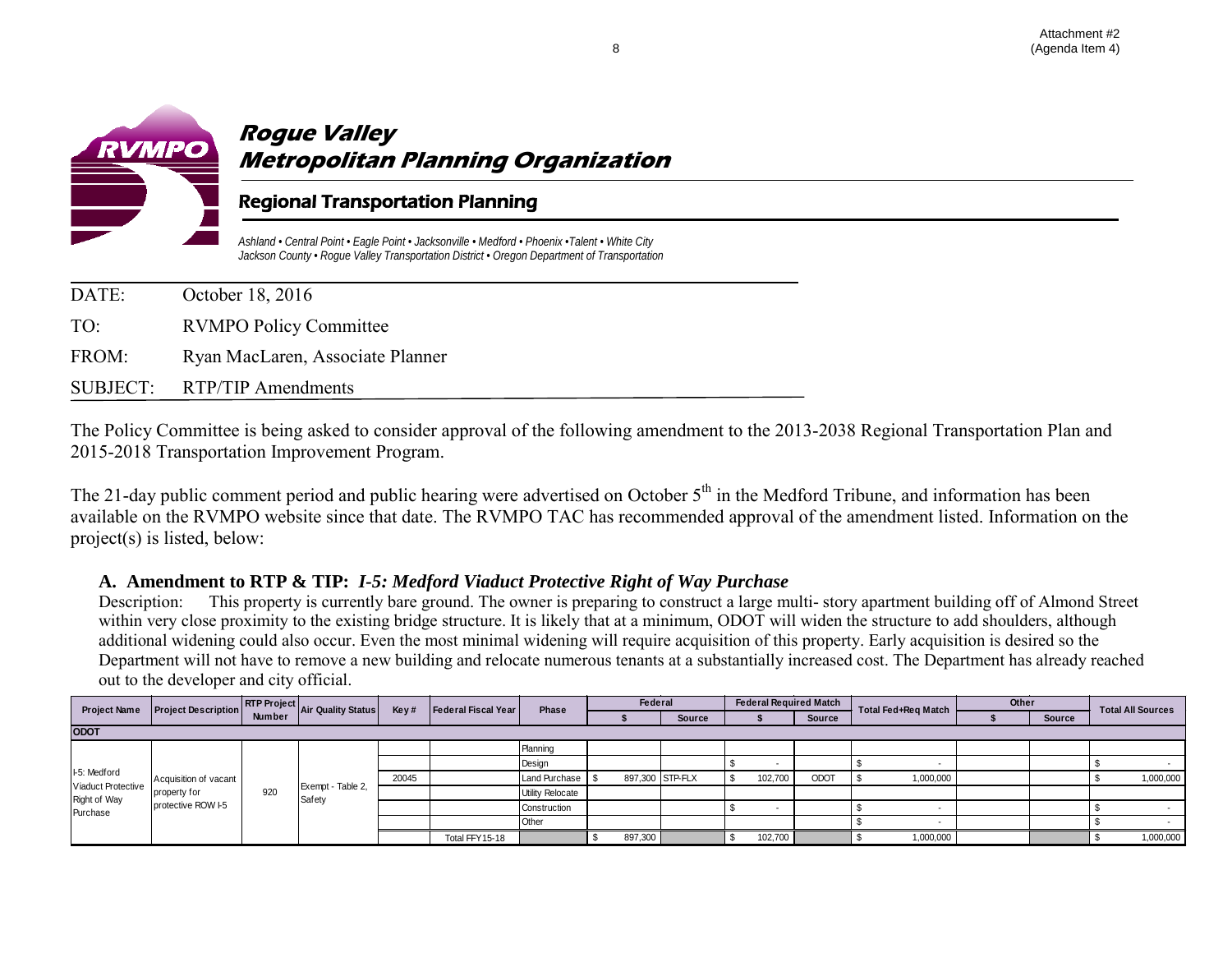Attachment #2 9 (Agenda Item 4)



\\gis\_resources\giswork\GIS23\_52\_OTC\_maps\_and\_graphics\OTC\_MAPS\OTC\_16\_MAPS\REGION1\MXD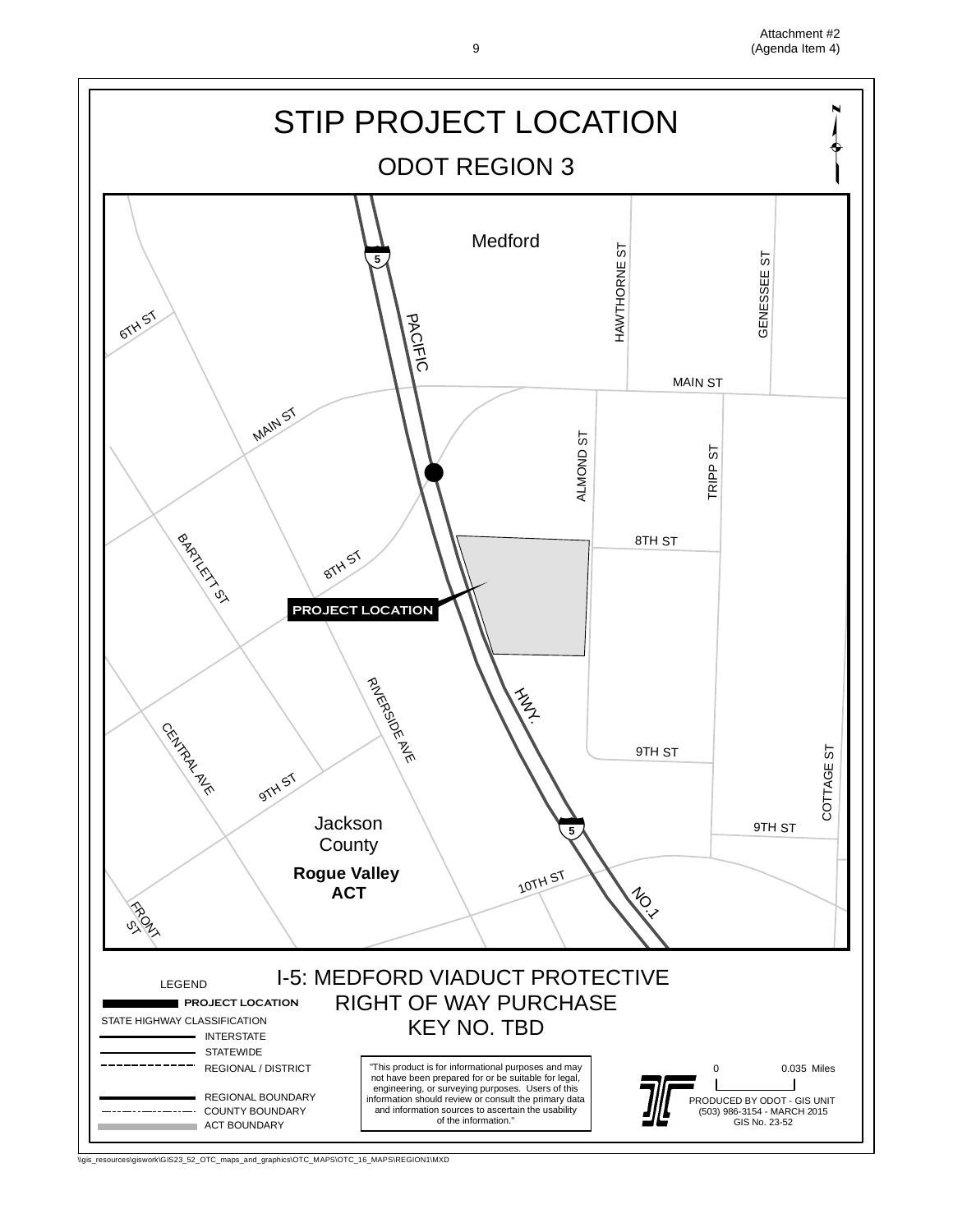

## **Rogue Valley Metropolitan Planning Organization**

### Regional Transportation Planning

*Ashland • Central Point • Eagle Point • Jacksonville • Medford • Phoenix •Talent • White City Jackson County • Rogue Valley Transportation District • Oregon Department of Transportation*

| <b>SUBJECT:</b> | Project Evaluation Criteria and Ranking Process for STBG and CMAQ Funds |
|-----------------|-------------------------------------------------------------------------|
| FROM:           | Dan Moore, AICP, Planning Program Manager                               |
| TO:             | <b>RVMPO Policy Committee</b>                                           |
| DATE:           | October 10, 2016                                                        |

The project solicitation process for the 2019-2021 Surface Transportation Block Grant (STBG) and Congestion Mitigation Air Quality (CMAQ) program funds is currently underway with December 2 being the deadline for jurisdictions to submit their project applications. Per the request of the Policy Committee at their September 2016 meeting, this agenda item will provide a review of how project applications are evaluated and weighted by staff, prior to Technical Advisory Committee (TAC) project funding recommendation to the Policy Committee.

### RVMPO Evaluation Measures, Project Funding Criteria Table

The table on the following page provides the evaluation criteria used by applicants and staff in the project submittal and review process. The criteria are directly related to national, MPO, and Regional Transportation Plan goals and requirements. In the project application, the applicant provides information for each applicable criteria using the "How Measured" section of the table.

### Project Evaluation Scoring Sheet

Utilizing the information provided by the applicant as to how elements of the project support established criteria, staff completes the Project Evaluation Scoring Sheet. This is done by applying a "Low", "Medium", "High" score/weight for how well each criteria is fulfilled using both best judgement (subjective) and data driven results. A grey-colored table is provided on the scoring sheet that outlines specific calculations and data to be used for certain criteria.

Additionally, for projects seeking CMAQ funding, the blue "CMAQ Qualification" table is completed by staff to determine how well each project may benefit air quality. This is done by using information provided by the applicant and calculations approved by ODOT to determine various benefits such as the projects expected reduction in carbon monoxide per year, for the lifetime of the project, and a cost/benefit ratio (dollar invested per kg reduced).

### TAC Recommendation to Policy Committee for Funding Projects

Staff presents the completed evaluation scoring sheet to the TAC in the form of a . The TAC does an in-depth review of the results and uses the completed scoring spreadsheet as a tool to inform their project funding recommendation to the Policy Committee.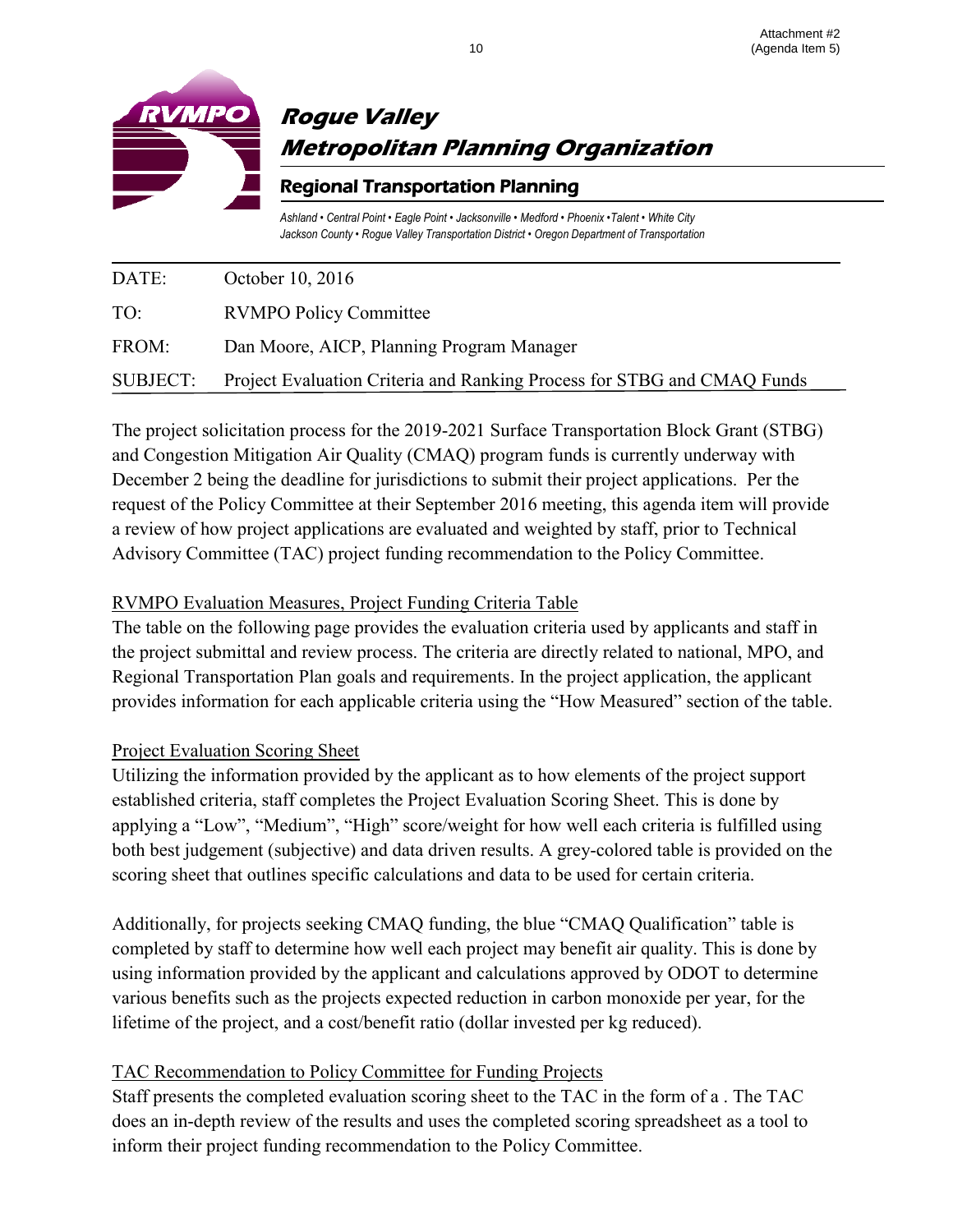|                                       | <b>RVMPO Goal</b>                                                            | 2013-2034 RTP Goal                                                                             | MPO Requirements (23 CFR, Part 450.306)                                                                     | <b>Evaluation Criteria</b>                                                                                                              |                                                                                                                  |  |  |  |
|---------------------------------------|------------------------------------------------------------------------------|------------------------------------------------------------------------------------------------|-------------------------------------------------------------------------------------------------------------|-----------------------------------------------------------------------------------------------------------------------------------------|------------------------------------------------------------------------------------------------------------------|--|--|--|
|                                       |                                                                              | Plan for, develop and maintain a balanced                                                      | Enhance the integration and connectivity of the                                                             | 1. Safety or security issue addressed; Accident/injury<br>reduction                                                                     | Describe safety problem, an<br>demonstrates air quality b                                                        |  |  |  |
|                                       |                                                                              | multi-modal transportation system to address<br>existing and future needs.                     | transportation system, across and between<br>modes for people and freight.                                  | 2. Congestion relief/reduce delay                                                                                                       | <b>Level of Service improven</b><br>qualify for CMAQ project r<br>quality benefit. If project a                  |  |  |  |
| 1.7<br><b>Mobility</b>                |                                                                              |                                                                                                |                                                                                                             | 3. Promote connectivity (ex: more direct travel, network infill)                                                                        | Describe connectivity featur                                                                                     |  |  |  |
|                                       |                                                                              |                                                                                                | Increase accessibility and mobility.                                                                        |                                                                                                                                         | emission requirements.                                                                                           |  |  |  |
|                                       |                                                                              | Optimize safety and security of the<br>transportation system.                                  | Increase safety of the transportation system.<br>Increase security of the transportation system.            | 4. Population # served (ADT; pop/jobs w/in 1/2-mi)                                                                                      | Provide traffic count; estima<br>show the number of people<br>employment using RVMPO<br>and air quality benefit. |  |  |  |
|                                       |                                                                              | Use transportation investments to foster<br>compact, livable communities. Develop a plan       | Protect and enhance the environment, promote<br>energy conservation, improve quality of life, and           | 1. Benefit to traditionally underserved populations (Low-<br>Income, Minority, Seniors, Children, Limited English<br>Proficiency)       | Does the project invest in an<br>Justice Plan or the Transpor<br>meet a need identified in the                   |  |  |  |
| $2$ :                                 | Continue to work                                                             | that builds on the character of the community,<br>is sensitive to the environment and enhances | promote consistency between transportation<br>improvements and planned growth and                           | 2. Support Alternative Measure 2: improve transit<br>accessibility                                                                      | Is the project located along<br>increase in housing along fix                                                    |  |  |  |
| Community<br>Vitality &<br>Livability | toward more fully<br>integrating<br>transportation and<br>land use planning. | quality of life.                                                                               | economic development.                                                                                       | 3. Support Alternative Measure 5: Increase % housing in<br>Activity Centers.<br>Support Alternative Measure 6: Increase % employment in | Is the project located in an A<br>a high-density (at least 10-u                                                  |  |  |  |
|                                       |                                                                              | Use transportation investments to foster<br>economic opportunities.                            | Support economic vitality especially by enabling<br>global competitiveness, productivity and<br>efficiency. | Activity Centers.<br>4. Benefit to freight movement, commercial traffic                                                                 | Describe the benefit to move<br>emissions - esp. pre 1986                                                        |  |  |  |
|                                       |                                                                              |                                                                                                |                                                                                                             | 1. Encourage/support SOV reduction; Reduce auto<br>dependence                                                                           | Does the project reduce S                                                                                        |  |  |  |
| 3                                     | Increase integration                                                         | Use incentives and other strategies to reduce                                                  |                                                                                                             | 2. Support Alternative Measure 1: increase transit, bike,<br>ped mode share                                                             | Describe how the project                                                                                         |  |  |  |
| Transportation<br>Options             | and availability of<br>transportation options.                               | reliance on single-occupant vehicles.                                                          |                                                                                                             | 3. Support Altemative Measure 3: increase bike facilities                                                                               | Provide total length of bic<br>describe other improveme                                                          |  |  |  |
|                                       |                                                                              |                                                                                                |                                                                                                             | 4. Support Alternative Measure 4: increase sidewalks on<br>collectors, arterials in Activity Centers                                    | Provide total length of qua                                                                                      |  |  |  |
|                                       |                                                                              |                                                                                                |                                                                                                             | 1. Address/mitigate environmental impacts                                                                                               | Describe project's benefit to<br>permeable surface).                                                             |  |  |  |
|                                       |                                                                              | Maximize efficient use of transportation<br>infrastructure for all users and modes.            | Promote efficient system management and<br>operation.                                                       | 2. Air quality benefit, long term including NOX and VOC                                                                                 | If there are air quality bene<br><b>Emission reductions and</b><br>items in red. Numbers sup<br>analysis.        |  |  |  |
|                                       | Incorporate                                                                  |                                                                                                |                                                                                                             | 3. Reduce greenhouse gas emissions (CO)1                                                                                                | Does the project reduce relia<br>anticipated that projects con                                                   |  |  |  |
| 4.                                    | environmental and                                                            |                                                                                                |                                                                                                             | 4. Use emerging/new technology                                                                                                          | Describe technology to be in                                                                                     |  |  |  |
| Resource<br>Conservation              | energy conservation<br>into the RVMPO<br>planning process.                   |                                                                                                |                                                                                                             | 5. Preserves existing transportation asset                                                                                              | How does the project extend<br>project refurbish existing fac<br><b>CMAQ</b> evaluation.)                        |  |  |  |
|                                       |                                                                              | Encourage use of cost-effective emerging                                                       | Emphasize the preservation of the existing                                                                  | 6. Reduce VMT                                                                                                                           | Reduction formula based or                                                                                       |  |  |  |
|                                       |                                                                              | technologies to achieve regional transportation<br>goals.                                      | transportation system.                                                                                      | 7. Improve system efficiency                                                                                                            | Describe efficiency: Facility<br>transportation function with :                                                  |  |  |  |
|                                       |                                                                              |                                                                                                |                                                                                                             | 8. Lifespan                                                                                                                             | Useful life of investment. Fo<br>predominate material used:                                                      |  |  |  |
|                                       |                                                                              |                                                                                                |                                                                                                             | 9. Other public, private funding sources (leverage)                                                                                     | List overmatch, other funds                                                                                      |  |  |  |

(1) Greenhouse gas emissions can be reduced by reducing congestion, increasing operational efficiency, supporting alternative modes reducing use of combustion vehicles, and shifting to lower-carbon fuels (http://www.deg.state.or.us/aq/committees/lowcarbon.htm).

#### Attachment #2<br>(5 Agenda Item) (Agenda Item 5)

### Items in red will be part of CMAQ funding evaluation unless specifically disqualified (adds capacity, maintains existing facility/service)

### **How Measured**

nd how project would reduce number and severity of crashes. (If project enefit it will be evaluated for CMAQ.)

nent; idle time reduced. HDV may be calculated separately. (To must provide cost-effective congestion mitigation that provides an air adds capacity, it will not be considered for CMAQ.)

re. If project reduces VMT it could help the region meet greenhouse

ate #jobs and population that will be served by this project. Objective is to who will be served by the project. Staff will estimate population & model data. Numbers generated will be used to estimate VMT reduction

nd/or provide benefit to an area identified in the Title VI and Environmental rtation Needs Assessment for Traditionally Underserved Populations; or Needs Assessment?

existing/planned transit route? Does the project promote or support an xed route transit? Level of density w/in 1/4 mile buffer of project area.

Activity Center? Link to map here. Does the project support, or is it part of, inites/acre for housing) area? Describe the relationship.

ement of commercial vehicles. (If project reduces truck VMT or trucks - project will be evaluated for CMAQ).

OV use; what elements of project contribute?

will increase use of altemative modes.

ycle facility, service to/within/between Activity Centers, and/or

alifying sidewalks/paths.

natural environment. Does project include conservation features (ex.

efit in addition to responses provided to RED-TEXT criteria, describe. cost/benefit analysis will be done based on responses provided to pplied or staff-generated for Mobility item 4 will be used in this

iance on travel by combustion vehicles, or shift to lower-carbon fuel? (It's ntributing to the Alternative Measures will reduce GHG emissions.) ncorporated into project.

d the life of facility without the construction of new facilities? Does the cility? (If facility is transit, bike or pedestrian it will be considered for

project type

able to handle greater ADT without expansion; Improve other smaller investment; reduced operational costs; other?

or roadway projects, uniform lifespan applies as determined by concrete =  $30$  yrs; asphalt =  $20$  yrs; bike lanes =  $20$  yrs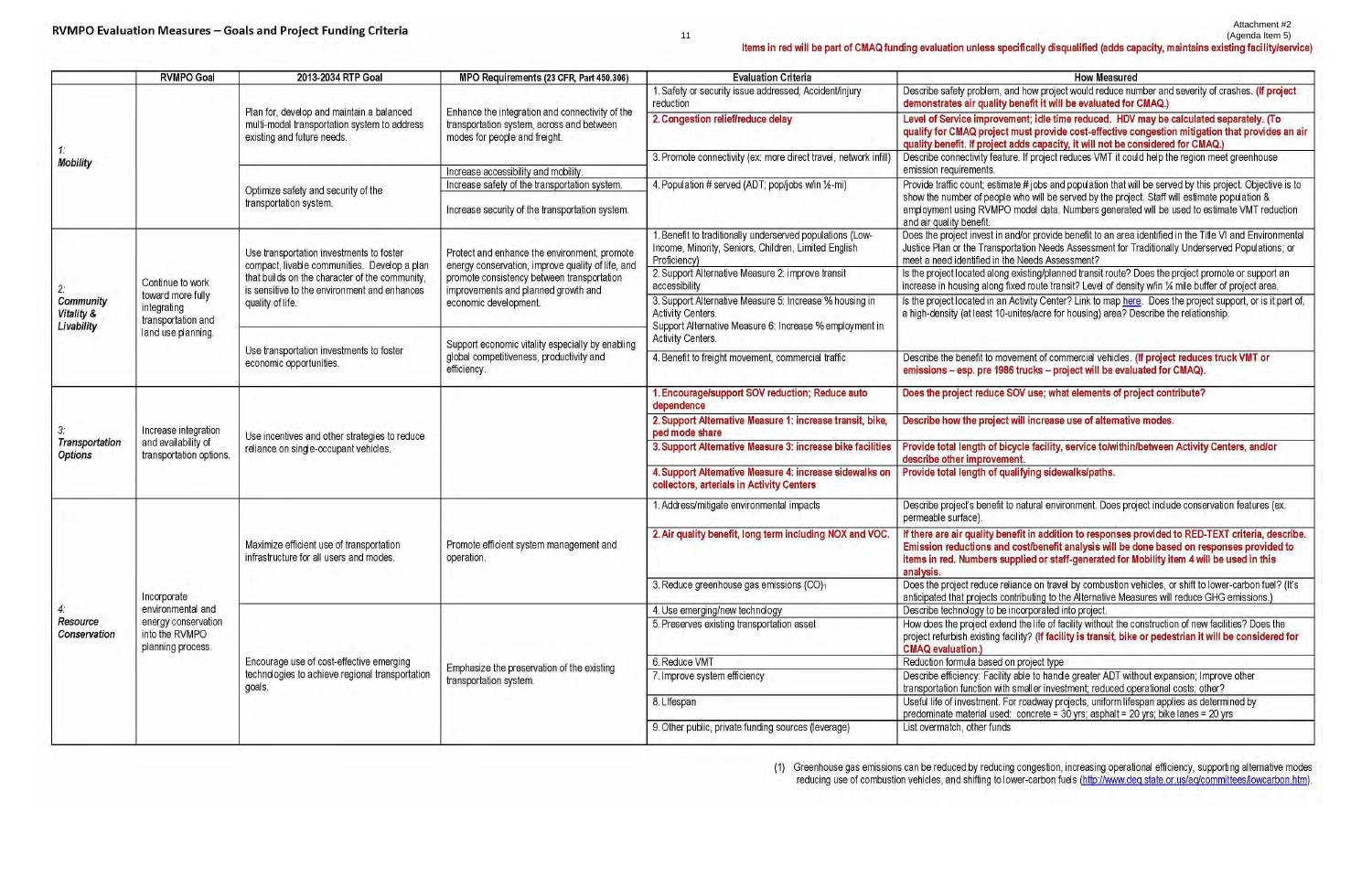

|      |        | RVMPO Project Evaluation, 2019 - 2021    |                   |                                                                        |        |                                               |                  |                   |        |                                       | $\sqrt{1}$                         |                    |                                      |                              |     |                           | nare              |                  |                                        |          | duce                         | $15$ plan  | vater ADT w/out exposer cu- |                                                                     |         |              |                   |                                    |          |                               |                                                                                                    |                       |                       |                                        |
|------|--------|------------------------------------------|-------------------|------------------------------------------------------------------------|--------|-----------------------------------------------|------------------|-------------------|--------|---------------------------------------|------------------------------------|--------------------|--------------------------------------|------------------------------|-----|---------------------------|-------------------|------------------|----------------------------------------|----------|------------------------------|------------|-----------------------------|---------------------------------------------------------------------|---------|--------------|-------------------|------------------------------------|----------|-------------------------------|----------------------------------------------------------------------------------------------------|-----------------------|-----------------------|----------------------------------------|
|      |        |                                          |                   |                                                                        |        | <b>Mobility</b>                               |                  |                   |        | <b>Community Vitality/Livability</b>  |                                    |                    |                                      | <b>Transporation Options</b> |     |                           |                   |                  |                                        |          | <b>Resource Conservation</b> |            |                             |                                                                     |         |              |                   |                                    |          | <b>CMAQ Qualification</b>     |                                                                                                    | <b>CMAQ Program</b>   |                       |                                        |
| App# | Agency | <b>Project Name/Description</b>          | <b>Total Cost</b> | Functional<br>Amount                                                   |        |                                               |                  |                   | Under- | Housing                               |                                    |                    |                                      |                              |     | <b>Total</b>              | Mitigate          |                  |                                        | Increase | <b>VMT Reduction</b>         |            |                             | Total                                                               | CMAQ \$ |              |                   | <b>CO</b> (Medford UGB)            |          | PM <sub>10</sub> (RVMPO area) |                                                                                                    |                       |                       | Priority                               |
|      |        |                                          |                   | Class<br>Requested                                                     | Safety | <b>Congest</b><br>Reduct<br>Connec-<br>tivity | # Served (1)     | Total<br>Mobility |        | served @Transit<br>Pop (2) Routes (3) | Freight<br><b>Mixed Use</b><br>(4) | Total<br>Liviblity | Encourage<br>SOV Reduct<br>Alt. Mode | Bike                         | Ped | Transpo<br><b>Options</b> | Enviro<br>Impacts | AQ<br>!} Benefit | <b>GHG Reduct</b><br>New Tech Facility | Lifespan | Miles/Yr (7) Grant \$/Mile   | Efficiency |                             | Lifespan Leverage Resource<br>(years) (8) (Federal Share) Conservin | Total*  | kg Reduct/yr | $\frac{1}{2}$ /kg | kg Reduct X \$/ Reduct<br>Lifespan | Lifespan | kg Reduct/yr                  | $\frac{1}{2}$ /kg                                                                                  | kg Reduct<br>Lifespan | \$/Reduct<br>Lifespan | <b>Diesel</b><br>Congestio<br>Retrofit |
|      |        |                                          |                   |                                                                        |        |                                               | Pop: Emp:<br>(1) |                   |        |                                       |                                    | $\boldsymbol{o}$   |                                      |                              |     | 0                         |                   |                  |                                        |          | #DIV/0!                      |            |                             | #DIV/0!<br>$\boldsymbol{o}$                                         |         |              |                   |                                    |          |                               |                                                                                                    |                       |                       |                                        |
|      |        |                                          |                   |                                                                        |        |                                               | Pop: Emp:<br>(1) |                   |        |                                       |                                    | $\boldsymbol{o}$   |                                      |                              |     | 0                         |                   |                  |                                        |          | #DIV/0!                      |            |                             | #DIV/0!<br>$\boldsymbol{o}$                                         |         |              |                   |                                    |          |                               |                                                                                                    |                       |                       |                                        |
|      |        |                                          |                   |                                                                        |        |                                               | Pop: Emp:<br>(1) |                   |        |                                       |                                    | $\pmb{o}$          |                                      |                              |     | 0                         |                   |                  |                                        |          | #DIV/0!                      |            |                             | #DIV/0!<br>0                                                        |         |              |                   |                                    |          |                               |                                                                                                    |                       |                       |                                        |
|      |        |                                          |                   |                                                                        |        |                                               | Pop: Emp:<br>(1) |                   |        |                                       |                                    | $\boldsymbol{o}$   |                                      |                              |     | 0                         |                   |                  |                                        |          | #DIV/0!                      |            |                             | #DIV/0!<br>$\boldsymbol{o}$                                         |         |              |                   |                                    |          |                               |                                                                                                    |                       |                       |                                        |
|      |        |                                          |                   |                                                                        |        |                                               | Pop: Emp:<br>(1) |                   |        |                                       |                                    | $\boldsymbol{o}$   |                                      |                              |     |                           |                   |                  |                                        |          | #DIV/0!                      |            |                             | #DIV/0!<br>$\boldsymbol{o}$                                         |         |              |                   |                                    |          |                               |                                                                                                    |                       |                       |                                        |
|      |        |                                          |                   |                                                                        |        |                                               | Pop: Emp:<br>(1) | 0                 |        |                                       |                                    | $\boldsymbol{o}$   |                                      |                              |     |                           |                   |                  |                                        |          | #DIV/0!                      |            |                             | #DIV/0!<br>$\boldsymbol{o}$                                         |         |              |                   |                                    |          |                               |                                                                                                    |                       |                       |                                        |
|      |        | $0 =$ No identifiable link to criteria   |                   |                                                                        |        |                                               |                  |                   |        |                                       |                                    |                    |                                      |                              |     |                           |                   |                  |                                        |          |                              |            |                             |                                                                     |         |              |                   |                                    |          |                               | Note: If benefit is less than 1 kg, the cost over the lifespan is equal to the \$ amount requested |                       |                       |                                        |
|      |        | 1 = LOW, Does little to fulfill criteria |                   | 1. RVMPO TAZ Data: Population, employment w/in 1/2-mile of improvement |        |                                               |                  |                   |        |                                       |                                    |                    |                                      |                              |     |                           |                   |                  |                                        |          |                              |            |                             |                                                                     |         |              |                   |                                    |          |                               |                                                                                                    |                       |                       |                                        |

**2 = Medium**, Contributes to criteria **2.** Based on Transportation Needs Assessment for Tradtionally Underserved Populations and Title VI & Env. Justice Plan<br>**3 = High**, Strongly supports criteria **1** = Minor population im 1 = Minor population impact, investment located within Title VI & EJ Plan mapped population area<br>2 = Moderate population impact, investment located within/along an Area of Concern (in Needs Assessment)<br>3 = Significant popu

4. Assumes one truck/day @ each station (21\*365); Trucks stop for 10 hrs. rest<br>5. Air Quality –Benefit considers: Emission reductions beyond those identified in CMAQ analysis; Cost effectivenes of air quality improvement

6. Greenhouse Gas Reduction -- Benefit considers: Support for efficient urban form (downtowns and activity centers, compact and mixed-use<br>development, transportation options); Reduced combustion vehicle use; and Shift to l

1 = Addresses one of three category criteria

2 = Addresses two of three category criteria

3 = Addresses all three category criteria

7. VMT reduction per TPR allowance of 10% VMT reduction for adding sidewalks and bike facilities in Activity Centers; assumed 5% VMT reduction in<br>all other locations. Annual VMT Reduction = daily VMT reduction (Less ADT\*Tr

Attachment #2 12 (Agenda Item 5)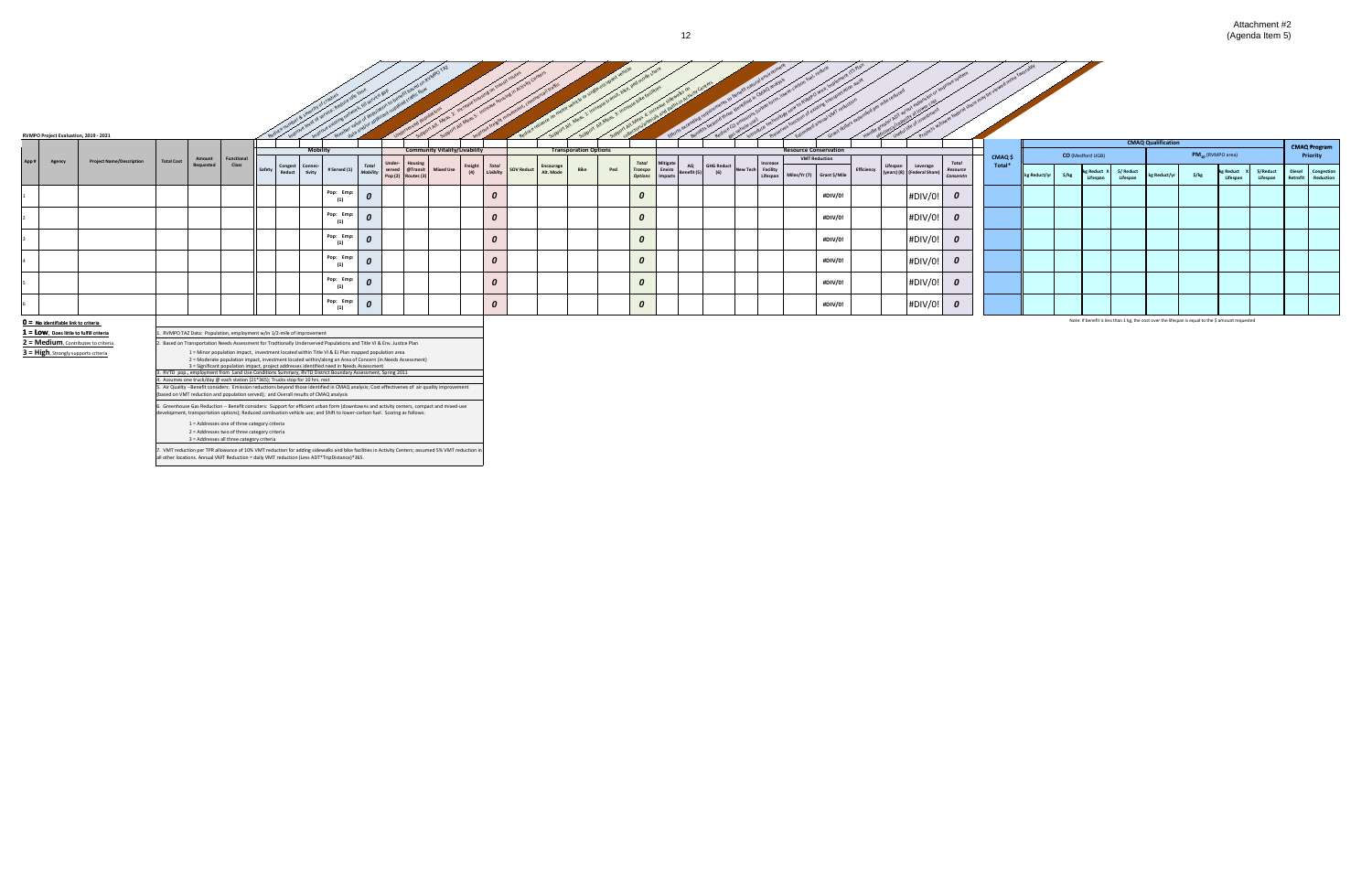#### ROGUE VALLEY METROPOLITAN PLANNING ORGANIZATION **TRANSPORTATION** PLANNING REGIONAL

Ashland . Central Point . Eagle Point . Jacksonville . Medford . Phoenix . Talent . White City Jackson County . Rogue Valley Transportation District . Oregon Department of Transportation

## **CMAQ Project Analysis**

| Project Name:     | E. Nevada Street Extension |
|-------------------|----------------------------|
| Applicant:        | City of Ashland            |
| Date of Analysis: | January 31, 2014           |

### **Project Description**

The E. Nevada St. extension project involves construction of a new 0.12 mile paved roadway, including a bridge, which links the existing terminus of E. Nevada St. and N. Mountain Ave., providing balance and mobility to the transportation system. Nevada St. is classified as an avenue in the City's Transportation System Plan. The project provides an additional route for local and regional multimodal east-west travel. The new project will include bicycle lanes, sidewalks, parkrow, providing connectivity to the Bear Creek Greenway and allow for a future transit route.

### **Analysis**

**RVMPO** 

Implementation of this project will impact  $PM_{10}$  emissions based on assuming a trip distance reduction and a mode shift. The analysis will examine reductions in  $PM_{10}$ .  $PM10$  emission factors for paved roadways are derived from the RVMPO Air Quality Conformity Determination (AQCD) for the 2013 – 2038 RTP.

### *Assumptions used in this analysis:*

- 1. Volume  $(ADT) = 2,977$  (based on 10/16/2013 TPAU analysis, predicted Peak Volume = 13% of ADT)
- 2. Trip Distance Reduction (miles) = 1.5 (estimated trip distance reduced: N. Mountain Avenue, E. Nevada Street to Siskiyou Boulevard)
- 3. Project Length (miles) = .12
- 4. Trip Length (miles) = 5.4 (average vehicle trip length in RVMPO)
- 5. Paved Road  $PM_{10}$  Production Rate = 0.00069 kg/mile (RVMPO AQCD, Hi ADT)
- 6. Days of use  $= 365$

### *PM10 Analysis*

Daily Paved Road  $PM_{10}$  Production = (Project Length\*0.00069\*ADT) = .2465 kg VMT Reduction  $\#1 = (ADT^*Trip Distance Reduction) = (2,977 \times 1.5) = 4,465.5$ VMT Reduction  $\#2 = (ADT^*5\% \text{ bike/ped mode shift reduction*Trip Length}) = 148.85$ Daily  $PM_{10}$  Reduction = ((VMT Reduction #1 + #2)\*0.00069 kg) = 3.1839 kg Daily Benefit Reduction Less Production =  $(3.1839 \text{ kg} - .2465 \text{ kg}) = 2.9374 \text{ kg}$ **PM10 Annual Reduction = (2.9374 kg/day\*365 days) = 1,072.15 kg**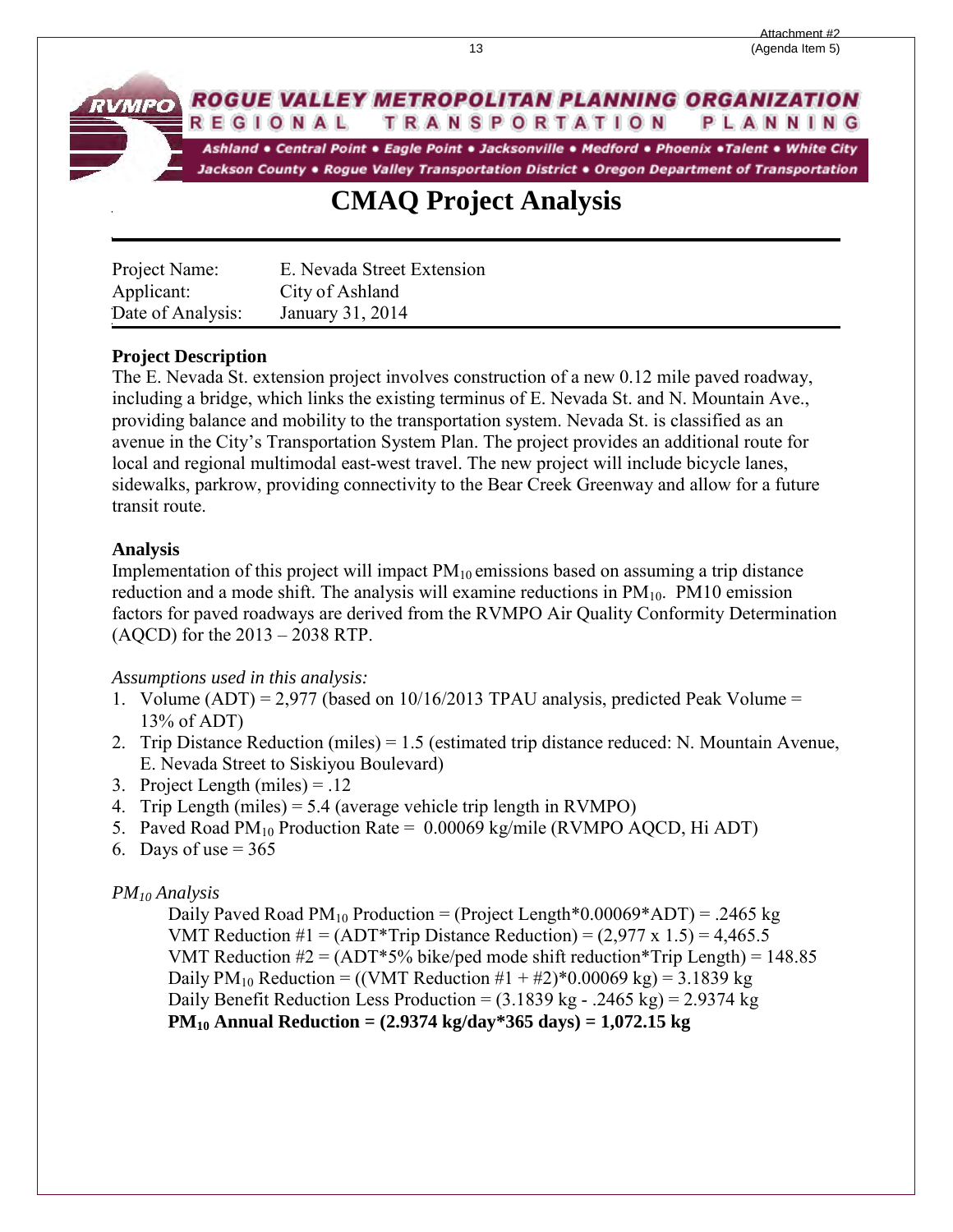



**Department of Land Conservation and Development**

635 Capitol Street NE, Suite 150 Salem, Oregon 97301-2540 Phone: (503) 373-0050 Fax: (503) 378-5518 www.oregon.gov/LCD



Advisory Committee on Metropolitan Transportation Planning and Greenhouse Gas Reduction Targets

# Policy Approaches to Integrating and Improving Metropolitan Planning Requirements in the Transportation Planning Rules

Advisory Committee Meeting #4 October 4, 2016

### **Background**

Chapter 660, Division 12 of the Oregon Administrative Rules (known as the Transportation Planning Rules, or TPR) includes requirements for how local governments and Metropolitan Planning Organizations (MPOs) in metropolitan areas coordinate planning for land use and transportation systems to increase transportation choices. There are two reasons why we are reexamining these planning requirements in the TPR:

- Scenario planning for Greenhouse Gas (GHG) reduction is closely related to metropolitan land use and transportation planning. There is an opportunity to better integrate GHG emissions reductions efforts into planning; and
- The existing metropolitan planning process in the TPR can be confusing and difficult to administer.

### *Integrating Scenario Planning for GHG Emissions Reduction*

Scenario planning efforts have now occurred to some degree in half of the state's metropolitan areas. A common set of actions have been identified that must be taken in order to meet GHG emissions reductions goals. These actions are similar to those that metropolitan areas have been required to undertake under the TPR to increase transportation choices. A better integration of GHG emission reductions planning with other land use and transportation planning efforts will reduce duplicative efforts and improve coordination.

### *Improving the Existing Metropolitan Planning Rules*

As changes to the TPR are contemplated, a number of issues with the existing rules have been identified by staff and members of the advisory committee. The existing metropolitan planning requirements in the TPR are fragmented and often difficult to follow. Assignment of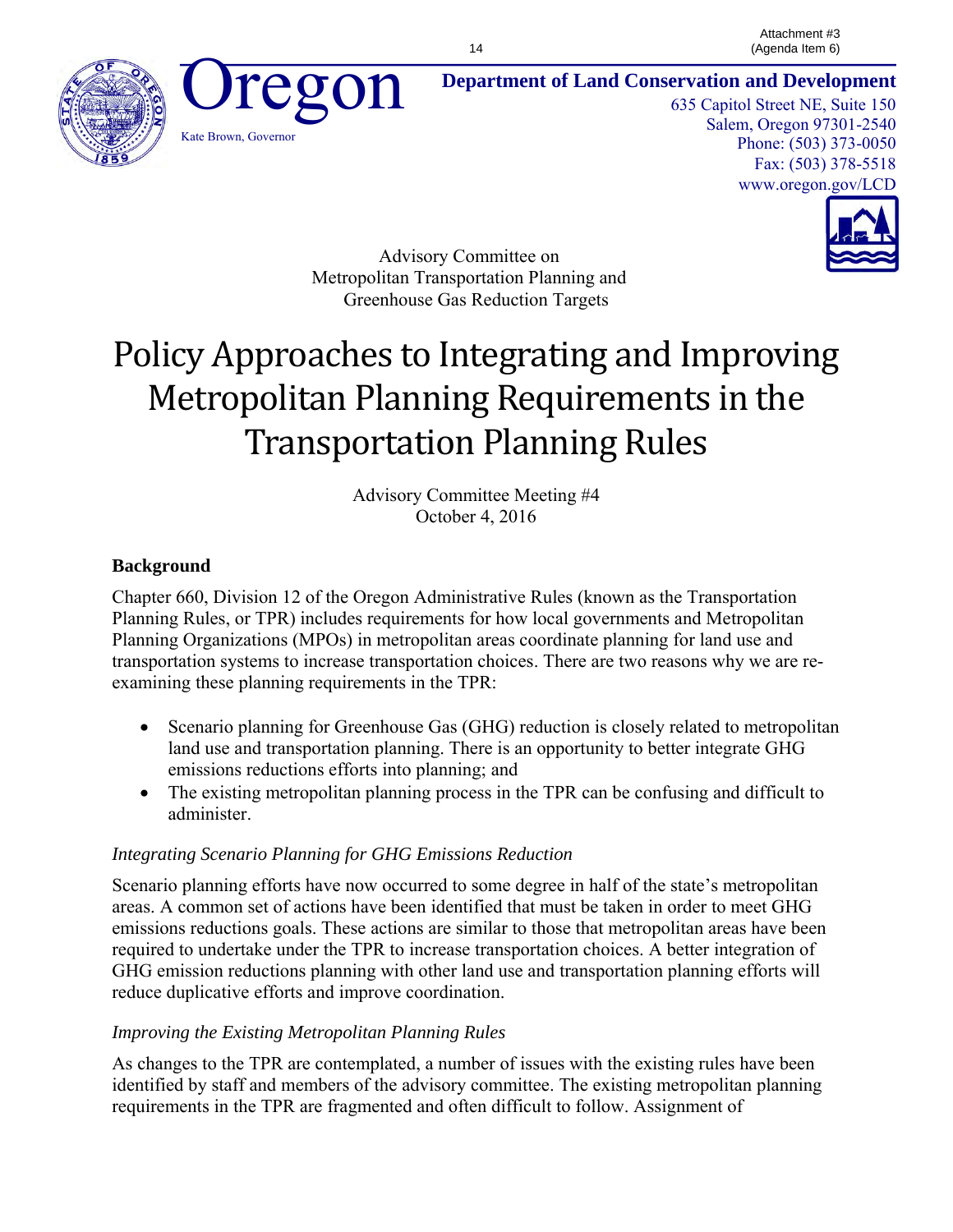responsibility among local governments in the metropolitan area and the MPO is not clear. The rules attempt to provide for a coordinated planning process in concert with the federally-required Regional Transportation Plan (RTP), but in practice this has rarely worked. MPOs focus on updating the RTP that is required to receive federal funding, and do not have the time or resources to complete state planning requirements. Cities and counties have a wide range of issues at hand, and metropolitan transportation planning requirements are not at the top of the list.

A more detailed list of issues identified by members of the advisory committee and by staff is included as an appendix to this memo. These issues include:

- There are too many local and regional plans and requirements;
- The Regional Transportation System Plan (RTSP) is duplicative and doesn't add value;
- Federal requirements are growing in complexity;
- MPOs have limited resources;
- The existing rules are confusing and ambiguous;
- There are questions about how the state may place requirements on MPOs;
- Adopting an RTSP is a land use decision to be made by local governments, MPOs do not have land use authority;
- Local governments may be hesitant to adopt a regional plan;
- Mobility goals often conflict with land use goals;
- There is a lack of data to monitor performance standards and benchmarks;
- Vehicle Miles Traveled (VMT) reduction measures are difficult to meet, and alternative measure requirements are vague; and
- Changes in geography and modeling tools limit the ability to track progress over time.

### **Scope of this Memo**

### *Applicability to Certain Metropolitan Areas*

These changes are mainly intended to apply to the seven smaller metropolitan areas in Oregon, and not the Portland metropolitan area. Metro has a role as the MPO for the metropolitan area, but also has regional land use planning abilities and responsibilities as the only metropolitan service district in the state. Many of the issues about proper governmental roles do not apply in the same way to Metro and the local governments in the Portland metropolitan area. State metropolitan planning requirements will continue to not apply to the two small Oregon portions of Washington State-based metropolitan areas.

### *Policy Approaches*

This memo describes several broad approaches for changing the process of transportation planning in metropolitan areas, but does not get to a level of details that would include the substance of rule amendments. This committee will be asked to make a recommendation about the preferred approach to the Land Conservation & Development Commission (LCDC) in late 2016 or early 2017, but the current process will not get to the point of drafting new rules. The work to implement the recommendations, including amendments to the TPR could be conducted later in 2017 by reconvening this advisory committee, or recruiting a new committee. This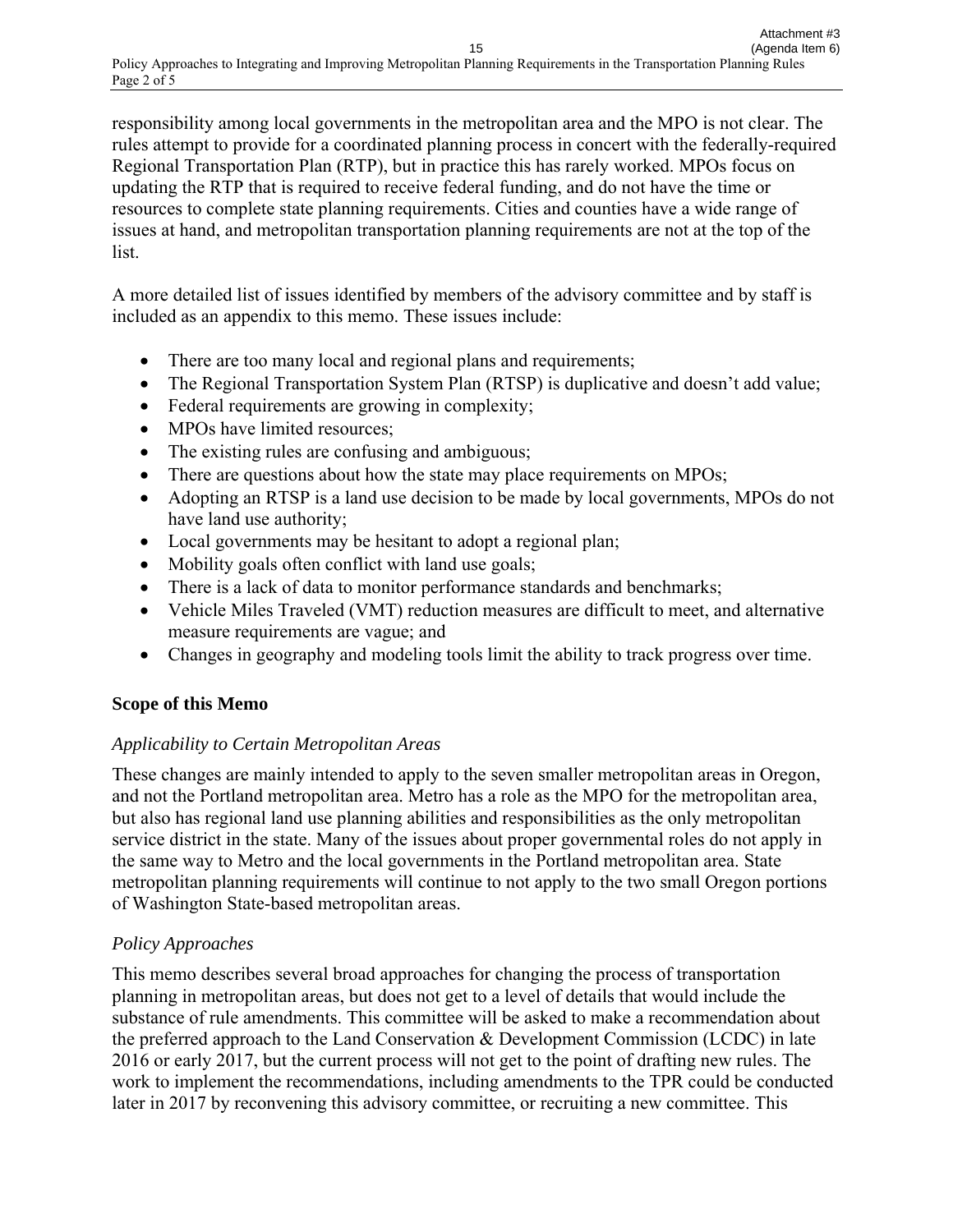advisory committee is also working on a related effort to update GHG targets, and those updates are expected to be adopted in the current process.

The potential changes to the TPR could fall into one of three categories, each requiring a different level of staff and committee effort:

- Clarification The TPR status quo would be largely maintained, with clarification throughout as needed to address ambiguity in responsibilities or other specific issues.
- $\bullet$  Menu of Options More substantial changes to the rules would give cities and counties more options for how they increase transportation choices, including options for who does the planning work, how performance is measured, and benchmarks.
- Reorganization The portions of the TPR having to do with transportation planning for all cities and counties (rules 0010 through 0055) would be reorganized, to integrate the requirements for cities and counties in metropolitan areas, and to give more options for those cities and counties.

There are also policy options that would require statutory changes. These are outside the scope of this memo, which explores policy options within LCDC's existing rulemaking authority.

### **Clarifying Responsibilities for Metropolitan Planning**

### *Role of MPOs*

The ambiguity in the current TPR can give the impression that MPOs are required to comply with some of the rules. The rule amendments would clearly give the responsibility to cities and counties for state-required work, so that MPOs can focus on federal requirements. Of course the cities, counties and the MPO would coordinate, and could even choose to collaborate on planning projects, but the TPR would be clear that cities and counties, not MPOs, will be held responsible for meeting state requirements to increase transportation choices. Although MPOs would not have obligations under the TPR, the rules would recognize the importance of federal requirements (e.g. 23 USC 124, 49 USC 5303, and 23 CFR 450) and ensure that local transportation system plans provide the information that MPOs need to prepare the RTP.

### *Role of Cities and Counties*

Cities and counties within a metropolitan area would be individually responsible for meeting state planning requirements. Of course, cities and counties could choose to cooperate to do the planning work in several ways:

- Lighter regional cooperation: Each city or county plans individually for their geography. Information from local plans is used by the MPO to create the RTP.
- Moderate regional cooperation: Cities and counties work together on a regional planning document that meets state planning requirements. Each city or county incorporates relevant sections of the regional planning document in into their local transportation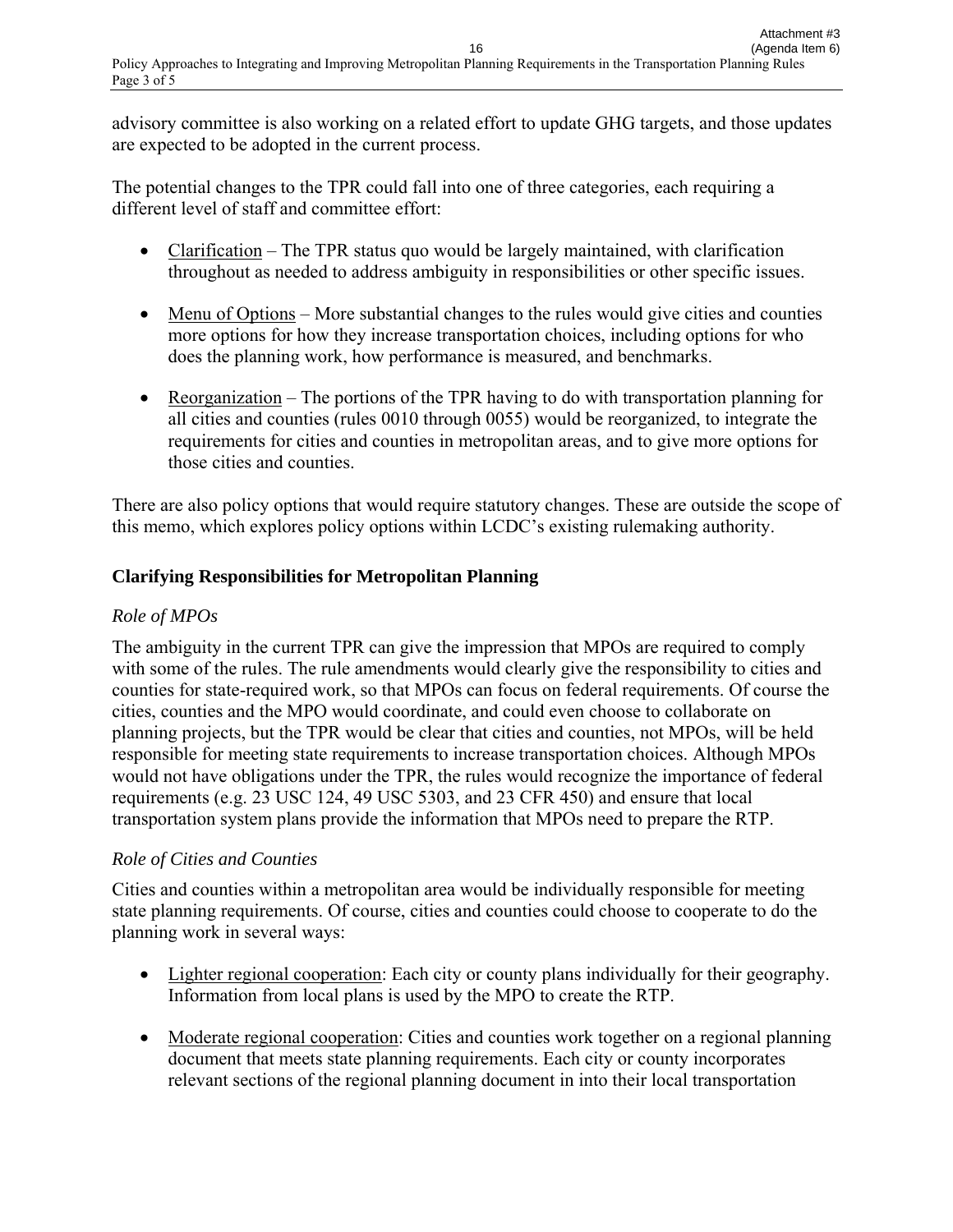system plan. Information from the regional document and from local TSPs is used by the MPO to create the RTP.

 Heavier regional cooperation: Cities, counties, and the MPO enter into an intergovernmental agreement to create a single document that meets state requirements and federal requirements as the RTP. The document is adopted by cities, counties, and the MPO policy board.

Local governments would choose the level of regional cooperation they desire in order to accomplish the required planning efforts.

### *Exemptions*

Small cities (e.g. population below 2,500) in metropolitan areas could be exempted from state requirements to plan for increasing transportation choices, either automatically or by request. Counties that have direct land use authority for a significant population (e.g. over 2,500) outside of city limits but inside the metropolitan area would be included, but other counties could be exempted. Counties with territory in multiple metropolitan areas would only be required to address the requirements in their primary metropolitan area. Exempted jurisdictions would be welcome to plan for increasing transportation choices on a voluntary basis.

### **Options for Increasing Transportation Choices**

All cities and counties would have a wider menu of options to meet planning requirements to increase transportation choices:

- Option A: Cities and counties could use a set of standards and benchmarks defined by the state to measure increasing transportation choices. This would be a "safe harbor" provision. Local transportation system plans would show how the selected projects would meet the benchmarks.
- Option B: Individual cities or counties could develop their own set of standards and benchmarks to measure increasing transportation choices, subject to review and approval by LCDC. Local transportation system plans would show how the selected projects would meet the benchmarks.
- Option C: Regions under heavy regional cooperation could develop and implement a scenario plan that meets the GHG emissions reduction target for the horizon year of the RTP, and benchmarks measuring progress towards the scenario. Local transportation system plans would show how the selected projects would meet the benchmarks in the adopted scenario.
- Option D: Regions under heavy regional cooperation could develop and implement a plan that results in a 5% reduction in VMT per capita at the 20-year horizon of the RTP.

Some of these choices are similar to requirements in the existing rules to increase transportation choices. The updated rules would make it clear that cities and counties have a choice in how they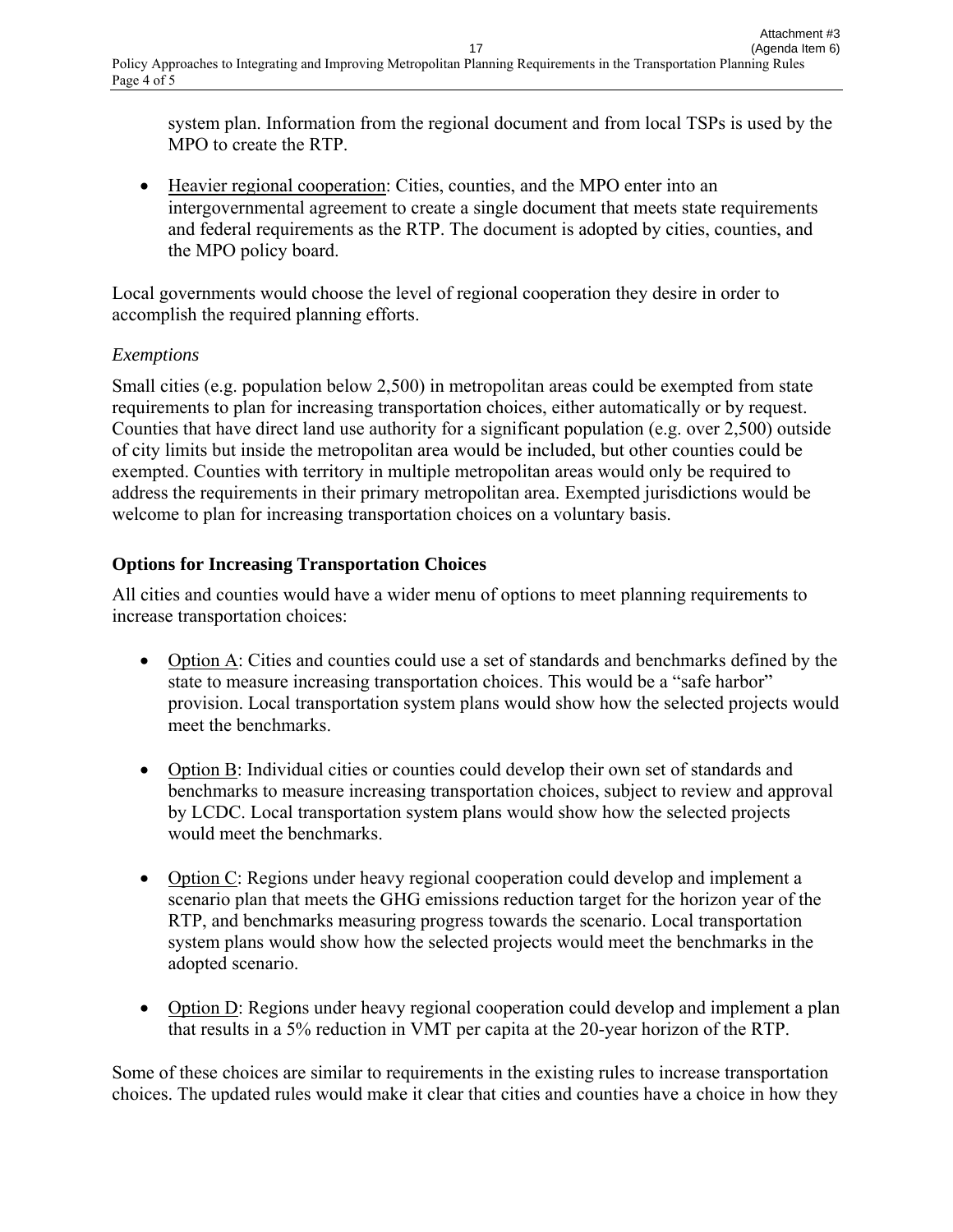meet the requirements, and would provide a wider range of options. Cities and counties could change options when updating plans.

### **Topics for future discussion**

This memo explores some broad policy approaches for amending the TPR requirements for the metropolitan transportation planning process. It does not attempt to address all of the issues that would need to be resolved to amend the TPR. Listed below are some, but not necessarily all, of the issues that would be need to be discussed at future meetings of this advisory committee, or in a future process that follows from these the recommendations of this advisory committee.

### *Reporting on Standards*

The TPR requirements for reporting have not worked well. Reporting requirements would need to be revised to reflect the chosen policy approach, to clarify responsibilities, and to set a workable schedule.

### *Timing & Frequency of Plan Updates*

The existing rules were written in a time when Periodic Review requirements would ensure that local jurisdictions regularly revisit planning requirements. Now, most jurisdictions do not have to engage in Periodic Review. Aside from the federal RTP updates, there are few triggers to provide for updates to local and regional plans. The TPR could require updates to local TSPs when benchmarks are not met, or on a regular schedule.

### *Consistent Horizon Years*

Currently, regions have a multitude of local and regional transportation and land use plans, population forecasts, and models that start and end at different years. This makes coordinated development of plans difficult. Updated rules should allow for easier coordination of horizon years, likely based on RTP horizon years.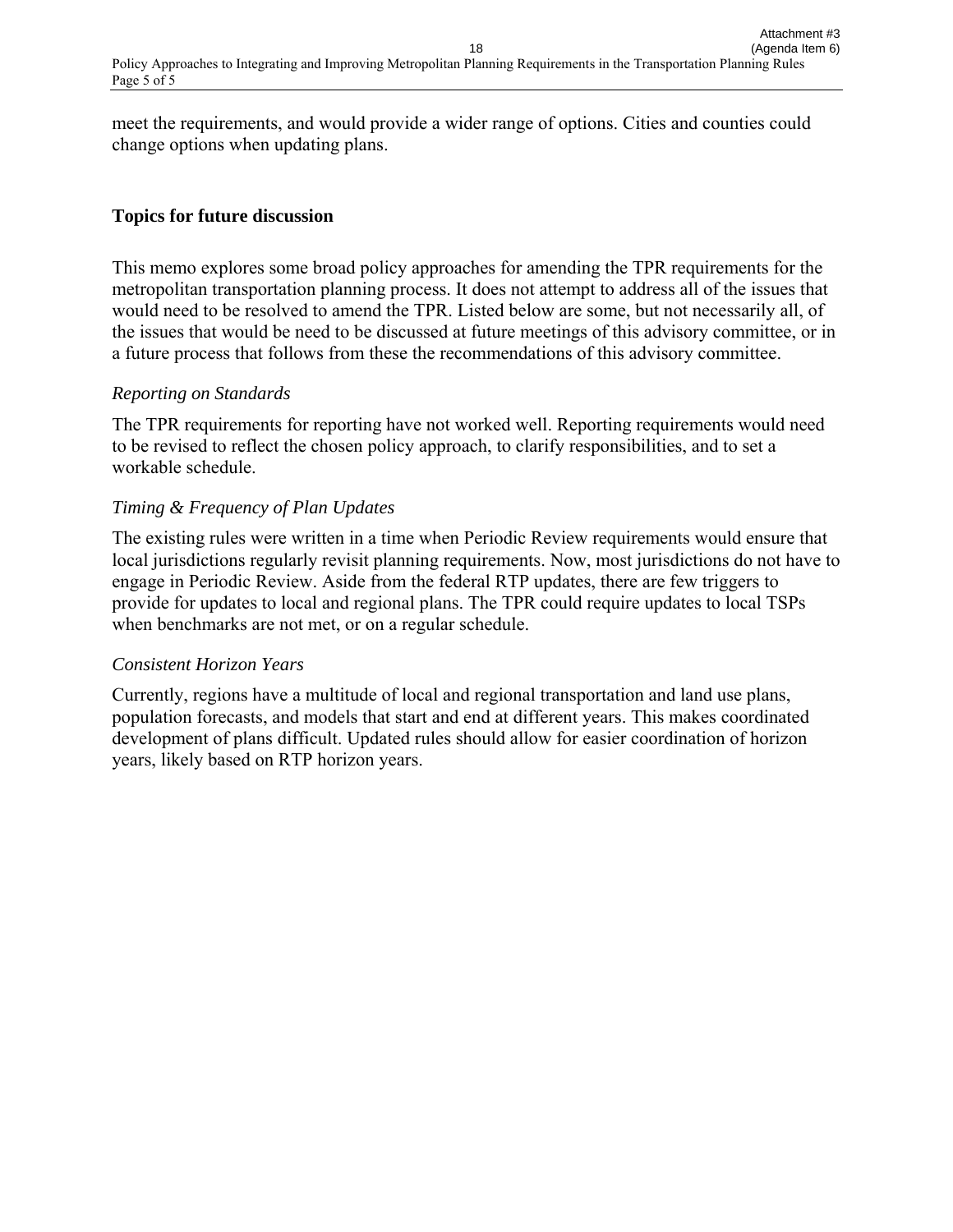### **APPENDIX A**

### **Summary of Comments on Metropolitan Planning Experiences**

### **Overview**

At the second advisory committee meeting on July 6, participants were asked a series of questions about the existing metropolitan transportation planning requirements, and how they were working for each area. Metropolitan areas were asked about their progress toward adopting and reviewing Regional Transportation System Plans (RTSPs), the required inclusion of standards and benchmarks demonstrating increasing transportation choices, and ongoing evaluation of progress towards meeting those benchmarks.

Participants from metropolitan areas provided information about successes, areas that were not working well, and some suggestions for improvements. Advisory committee participants not affiliated with a metropolitan area were asked to respond more generally on their views of the issues or difficulties local governments face with the existing rules, and to also provide suggestions for improvement.

This memo provides a general summary of many of the common issues raised at the second advisory committee meeting. This summary is not intended to be an exhaustive list of every concern expressed. This memo includes a summary of process, legal, and technical issues, as well as a summary of potential opportunities for improvement.

### **Summary of Process Issues**

- There are **too many plans and requirements**. In many areas, local Transportation System Plans (TSPs), RTSPs, and Regional Transportation Plans (RTPs) have plan elements, geographies, and timeframes that are both overlapping and inconsistent. Some of the requirements for these plans are the same or very similar. However, other mandates require additional work, or work that varies enough from other requirements to require duplicative work.
- The **RTSP is duplicative** and doesn't add value to the planning process. As mentioned above, the RTSP is often seen as duplicative with other local and regional planning efforts. There are questions about how the RTSP actually affects transportation planning decisions.
- **Federal requirements are growing in complexity**. With the continued implementation of performance requirements mandated by *MAP-21* in 2015's federal transportation bill, *FAST*, metropolitan areas are faced with increasing levels of planning and reporting complexity. While it may be possible to leverage some of these activities for staterequired planning efforts, the current state of these requirements continues to be in flux as federal administrative agencies have continued to develop and refine requirements over a number of years.
- **MPOs have limited resources**. Federal planning funds delivered to Metropolitan Planning Organizations (MPOs) for development of the RTP cannot be used to complete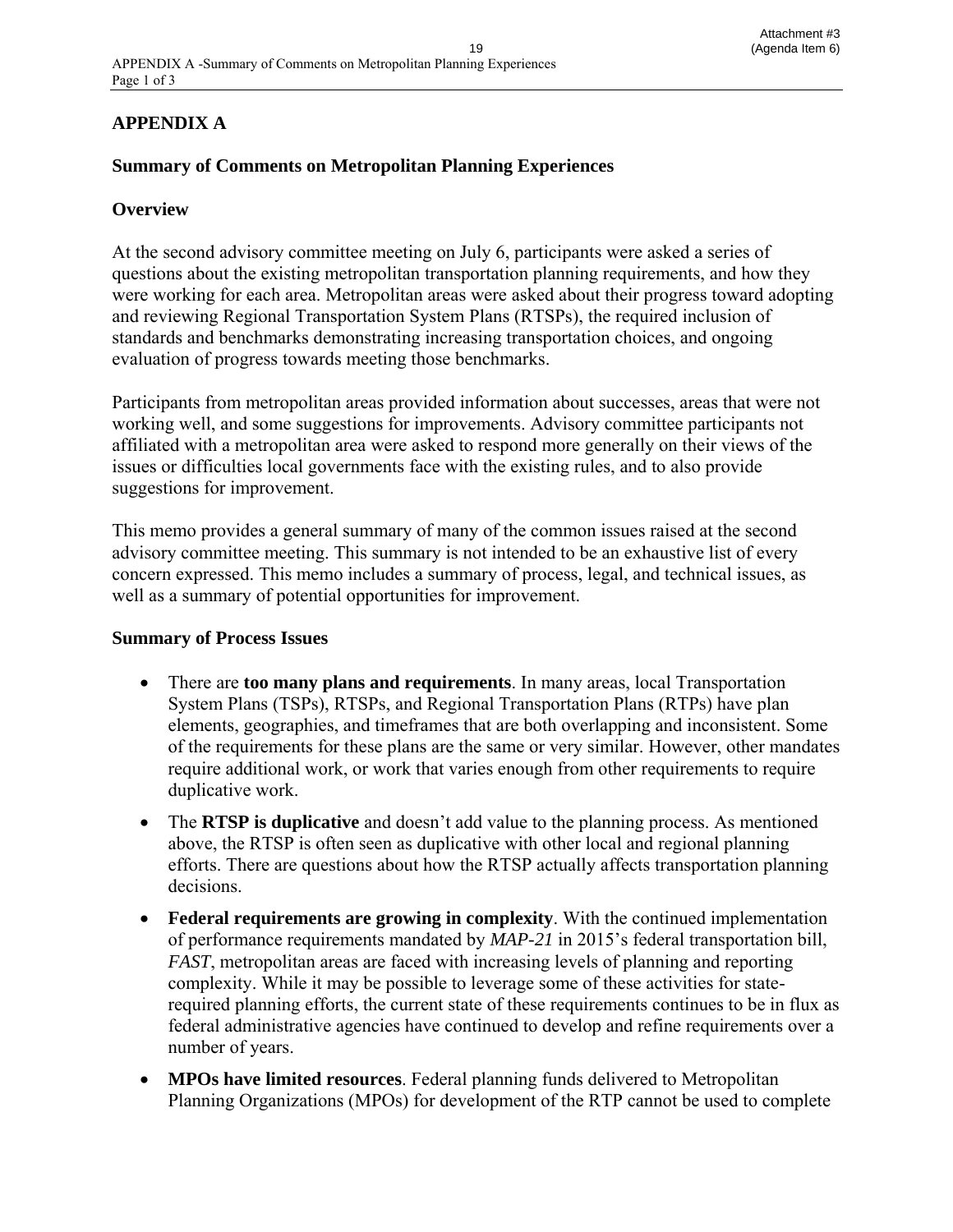state required RTSPs. Funding for planning at all levels is limited and using resources to complete duplicative or unnecessary work is not productive.

 **The rules are confusing**. There is ambiguous language in the Transportation Planning Rules (TPR) concerning the roles and responsibilities of local governments in metropolitan areas as well as the MPOs themselves. The rules could be clearer about who does what, and should respect the scope of responsibility of each entity.

### **Summary of Legal Issues**

- There is **questionable legality of state mandates** on federally-required organizations. The state may have limited ability to place requirements on MPOs, which are creations of federal transportation planning requirements. MPOs are required to be chartered by the governor, however, and other states do have a more robust set of responsibilities for their MPOs.
- **Adopting an RTSP is a land use action**. MPOs are not land use planning agencies, and have limited authority. The TPR does require land use actions to be taken by local governments. However language regarding adoption of RTSPs is not clear, and has been interpreted differently in different places.
- **Local governments are hesitant to adopt a regional plan**. Some participants noted that local jurisdictions are apprehensive about adopting plans that include areas outside their planning areas. There are also concerns about how local governments set and follow up on regional benchmarks.
- **Mobility goals often conflict** with land use goals. Some requirements for performance on state highways and some local streets are in conflict with the urbanizing character of many communities in metropolitan areas. Some changes to the Oregon Highway plan (OHP) and TPR in recent years have addressed this in some cases. More work may be needed.

### **Summary of Technical Issues**

- There is a **lack of data availability** to appropriately monitor benchmarks. This is an issue of resources for data collection activities, as well as a lack of clear responsibility for collecting and analyzing data. Participants noted that local and regional data sources were not always in alignment.
- The **VMT reduction measure is difficult to meet**, and alternative measures are vague. The TPR has been evolving over the years to address VMT reduction in metropolitan areas. The original requirement was a large reduction in VMT per capita. When this was found to be unreasonable, a variety of alternatives were added to the rule. However these rules are not clear. Different metropolitan areas handle these rules in varying ways.
- **Changes in geography and model** limit the ability to track progress over time. The boundaries of MPOs change as often as every ten years. In some cases, as with the Rogue Valley MPO, these changes can be substantial and include new jurisdictions. MPOs also